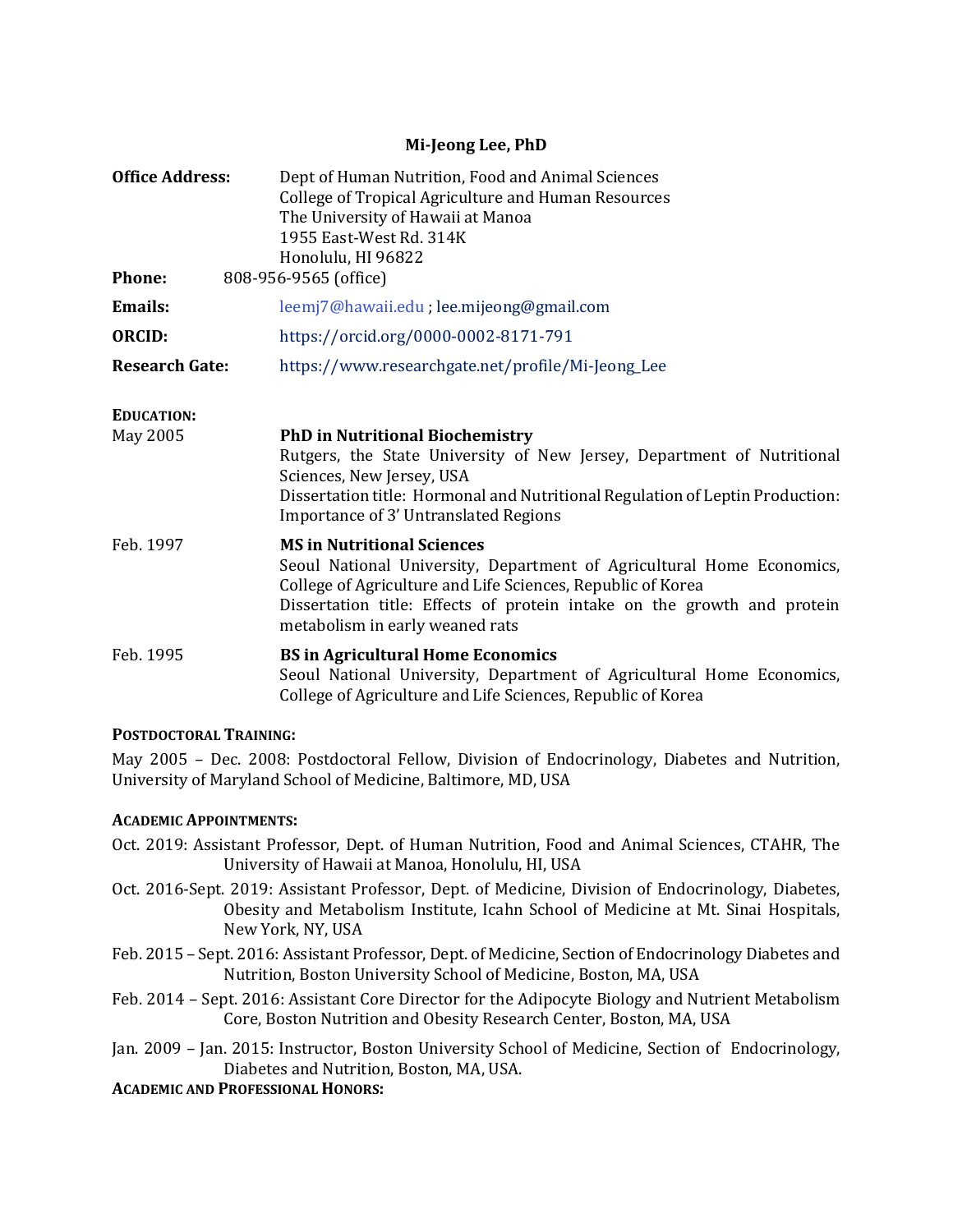2016: *Travel Award,* NIH workshop on The Adipose Tissue Niche: Role in Health and Diseases, NIH, Bethesda, MD, USA

2015: *Travel Award*, Danish Diabetes Research Council meeting, Malaga, Spain 2012: *Faculty Development & Diversity grant*, Boston University School of Medicine, MA, USA 2007-2008: *Post-doctoral Fellowship*, American Heart Association, USA 2003: *Travel Award*, Summer FASEB conference on Obesity, Augusta, GA, USA 2000-2001: *Excellence Graduate Student Fellowship*, Rutgers University, NJ, USA 1995-1997: *Graduate Scholarship,* Seoul National University, Korea 1991-1995: *Scholarship for undergraduate study*, Seoul National University, Korea

## **OTHER PROFESSIONAL ACTIVITIES:**

## **Manuscripts Peer Reviewer**

Diabetes, Journal of Biological Chemistry, International Journal of Obesity, Am J Physiol Endocrinol Metab, Endocrinology, Molecular Metabolism, Journal of Lipid Research, Journal of Nutrition, Journal of Nutritional Biochemistry, Scientific Reports, BBA - Molecular and Cell Biology of Lipids, BBA - General Subjects, PLoS One, Obesity, [Biochemical and Biophysical Research Communications,](https://www.google.com/url?sa=t&rct=j&q=&esrc=s&source=web&cd=1&cad=rja&uact=8&ved=0CB4QFjAAahUKEwiwmI_ZlsrHAhWBCD4KHXN1CME&url=http%3A%2F%2Fwww.journals.elsevier.com%2Fbiochemical-and-biophysical-research-communications%2F&ei=In3fVbD_DoGR-AHz6qGIDA&usg=AFQjCNHZwMmtFP2WVuvIpsGAoOZ1MFAGtQ&sig2=R7tFp4VJlMqpNAQiHquQqw) Molecular and Cellular Biochemistry, Nutrition Research and Practice, Functional Foods in Health and Disease, Nutrients, Annual Review of .

## **Editorial Board Member**

Nutrition Research and Practice (2017- current)

# **National Service**

Ad hoc member, AHA-Study Section, Lipids Basic Science, Oct 2013 - April 2016

## **Other Agencies –** *reviewing activities*

Reviewer – P&F grants, Boston Nutrition and Obesity Research Center, Boston University, 2013-2016. P & F grants for Michigan Diabetes Research Center, 2019 -

## **Local Activities**

2015-2016: Committee member of the Graduate Program in Life Science, BUSM

2014-2016: Member of Admission Committee of the Graduate Program in Nutrition and Metabolism, BUSM

2016-2019: Committee member of the Graduate Program in Biomedical Sciences at Mt. Sinai Medical School

2019-current: Committee member, Nutritional Science Graduate Program in the Dept of Human Nutrition, Food and Animal Sciences at the University of Hawaii at Manoa

## **Professional Societies**

**THE OBESITY SOCIETY:** Session Chair, The Obesity Society's 28th Annual Scientific Meeting, 2010.

## **Professional Society member**

2017~ present: American Diabetes Association 2012~ present: American Society for Nutrition 2012~present: The Obesity Society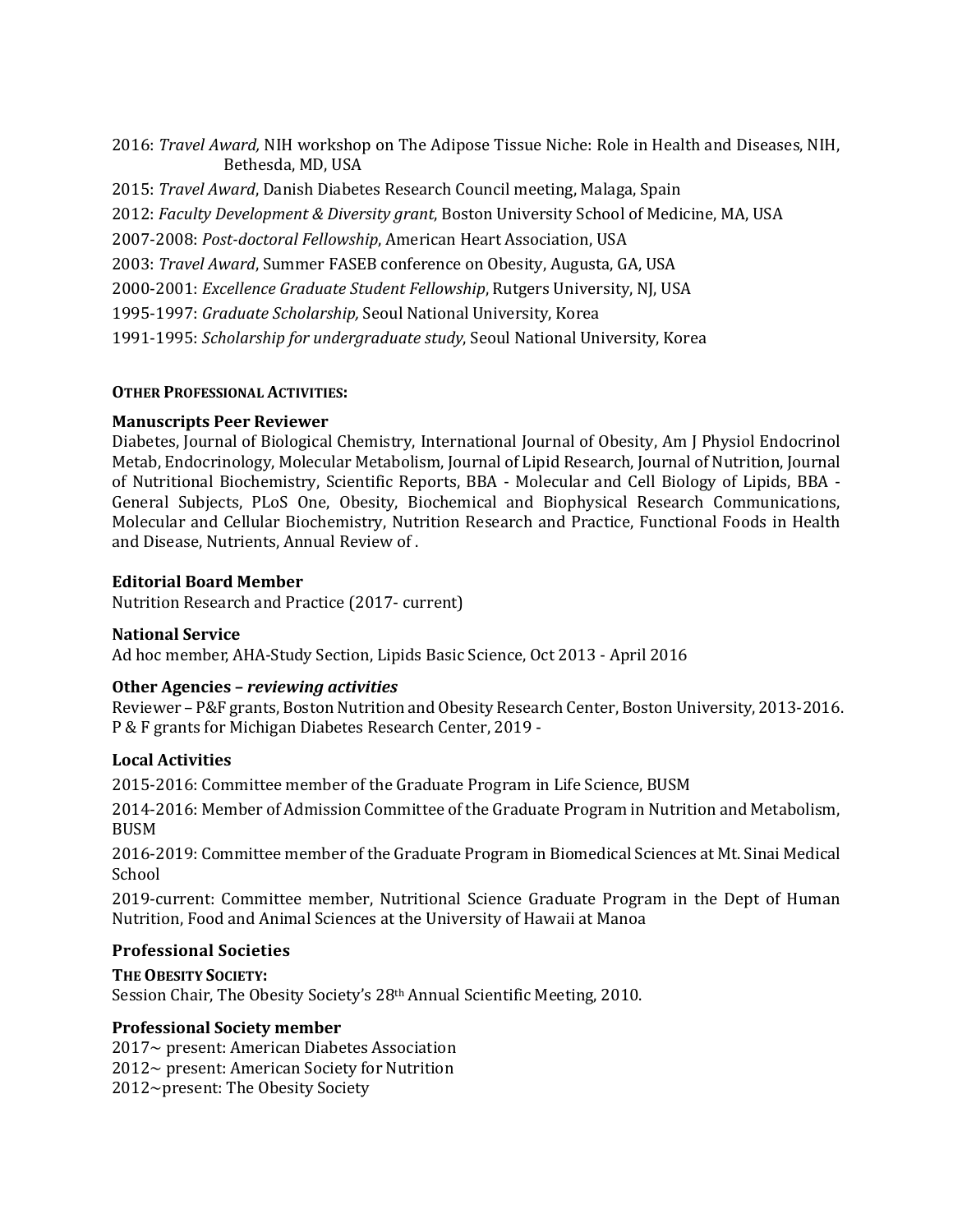## **RESEARCH SUPPORT**

Start-up Fund from CTAHR/OVCR University of Hawaii (Lee) 10/01/19-10/31/21 This provide funding to set-up research projects at the University of Hawaii.

Texas Tech University, "Come n' Go" Domestic Research Collaboration Seed Grant, (Latha) 11/01/19- 10/31/20

This provide funding for COHS faculty and a collaborator from another US Institution, to visit each other's campuses and to design a collaborative research project. We will study "Role of Fish Oil in Paternal Obesity".

Role: Co-I

NY Diabetes Research Center P& F Grant, 06/01/18-05/31/19, \$35,000 "Role of TGFbeta signaling in adipose tissue biology": This study addresses the importance of TGFβ signaling pathway in adipose tissue development and function. Role: PI

## 1R01DK080448 (PI: Fried) 07/01/2014-09/30/19

"Glucocorticoids & adipocyte function in human obesity": The goal of this project is to understand how glucocorticoids differentially regulate adipose tissue function in visceral vs. subcutaneous adipose tissue using both in vivo and in vitro approaches. Role: Co-I

## ADA 7-14-BS-059 (PI: Fried) 10/01/14-9/31/17

"Reprogramming Fatty Acid Handling to Improve Adipocyte Function in Human Obesity": The objective of this proposal is to understand how alterations in fatty acid handling, focusing on FABP3 and PLIN5, contribute to a 'brown phenotype' in human adipocytes. Role: Co-I

## P30 DK046200NIH/NIDDK (PI: Fried) 07/01/13-09/30/16

"Boston Nutrition and Obesity Research Center": The purpose of the Adipocyte Core is to provide euploid rodent and human undifferentiated and differentiated mass-cultured and cloned preadipocytes and freshly-isolated and cultured fat cells and products derived from these cells (RNA, DNA, protein, conditioned medium) to BNORC investigators.

Role: Co-I/Assistant Director for the Adipose Biology and Nutrient Metabolism Core

Joslin Diabetes Research Center/BUSM P & F Grant, 03/01/13-6/31/15, \$35,000 per year "Defining the phenotype of brite human adipocytes – a systems biology approach": The goal is to elucidate pathways/networks that lead to the metabolic and endocrine differences between white and brite cells using a systems biology approach, combining transcriptome and metabolomics data. Role: PI

# BU CTSI Microarray Core, internal funding, 4/1/2014-3/31/2015, \$2,400

"Glucocorticoid and TNF regulation of adipocyte transcriptome": The goal of this proposal is to identify gene networks that are affected by glucocorticoids and TNF interactions and elucidate the molecular mechanisms by which TNF modulates glucocorticoid action in adipocyte function. Role: PI

# NIH RO1DK101711-01 (PI: Puri) 10/1/14-8/31/15

"Cidea Proteins and Regulation of Energy Expenditure": The major the goal of this project is to identify the molecular mechanisms associated in maintaining 'white' and 'brite' phenotype of human adipocytes, with consequences for the regulation of energy expenditure and FA-induced insulin resistance in obesity and type 2-diabetes.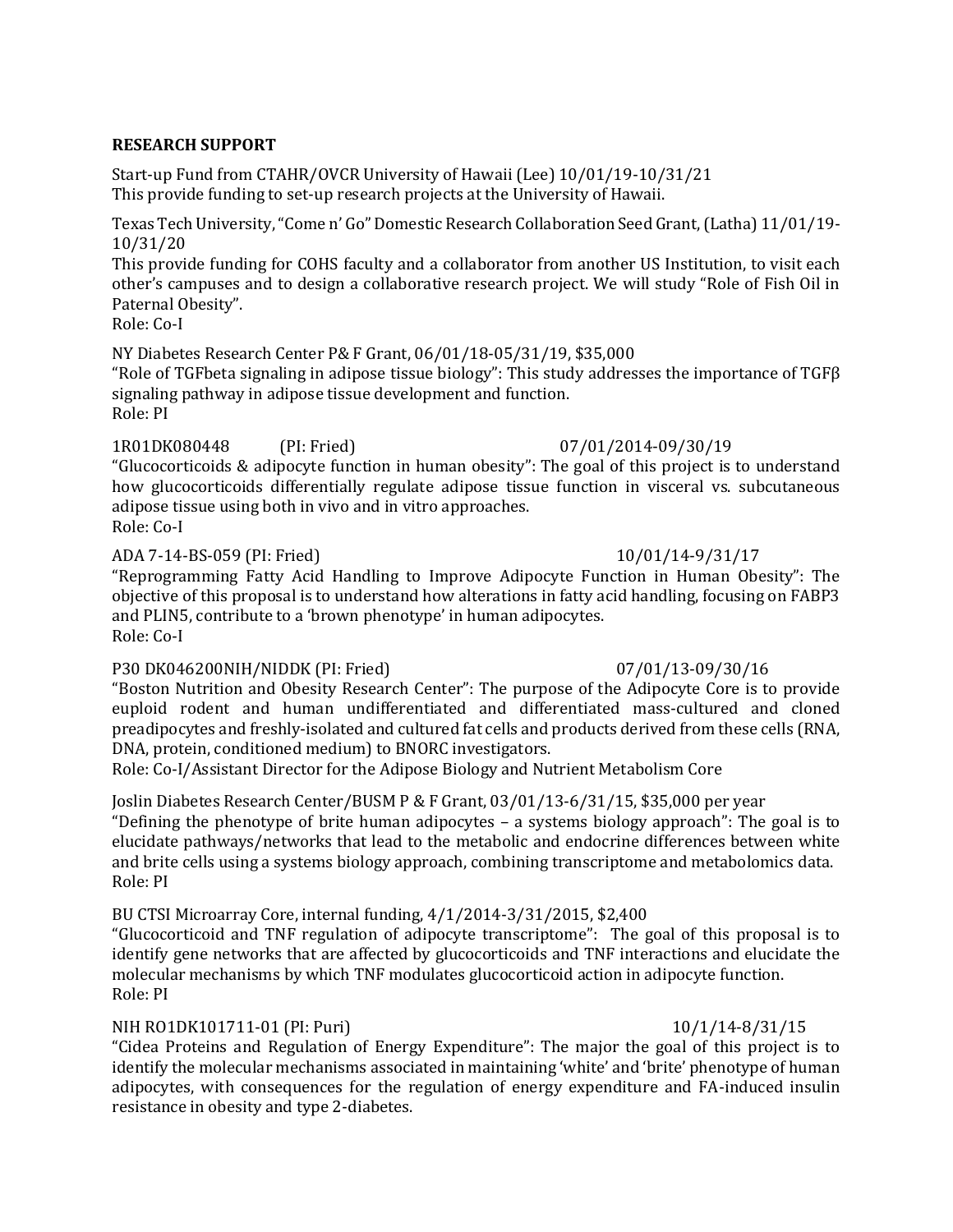Role: Co-I

BU Undergraduate Research Opportunity Program (Lesman) 06/01/13-05/31/15 UROP provides research stipends and travel awards to undergraduate students at BU. Role: Sponsor

1R01DK080448-04 NIH/NIDDK (PI: Fried) 06/01/2009 – 03/31/2014 "Glucocorticoids & adipocyte function in human obesity": The goal of this project is to understand how glucocorticoids promote the development of obesity, and particularly visceral obesity, and its metabolic complications.

Boston University Integrated Biomedical Pilot & Feasibility Grant, 07/01/12-6/30/13, \$12,000 "Depot-differences in adipocyte progenitors": The goal is to isolate and characterize different adipogenic precursors from human adipose tissue and compare their relative abundance and characteristics between visceral and subcutaneous adipose depots. Role: PI

## R56DK094815-01A1 NIH/NIDDK (PI: Puri) 09/14/2012 – 08/31/2013

"Role of FSP27 in lipid droplet dynamics": This proposal addresses the role of fat specific protein 27 (FSP27), a lipid droplet protein, in lipid droplet dynamics, lipid droplet fragmentation and enlargement.

Role: Co-I

## NIH RO1 DK052398 (PI: Fried) 07/01/07-06/30/12

"Regulation of leptin expression in human adipose tissue": This grant studies the hormonal and nutritional regulation of leptin production from adipocytes using both in vivo animal models and human adipose tissue explants and adipocyte culture models. Co-I

Interdisciplinary Studies In Sex-[differences \(ISIS\) Network, Studies for Women's Health Research](http://www.womenshealthresearch.org/site/PageServer?pagename=rf_isis_about)  07/01/10-06/30/11, Direct cost: \$10,000

"A survey of miRNAs in adipose tissue across sex and depots"**:** The goal of this project is to survey of miRNAs in adipose tissue across sex and depot will identify one or more novel miRNAs that are important to sex differences in fat mass and distribution. miRNA data are combined with clinical data (demographics) from the ISIS project and the transcriptome analyses. Role: PI

Pilot and Feasibility Grant from CNRU of Maryland, 1/2008-12/2008, Direct Cost: \$14,800 "Role of the Glucocorticoid Receptor in Adipocyte Biology": The goal of this project is to understand the role of glucocorticoid receptor in adipocyte metabolism and endocrine function using human adipose tissue explants and adipocyte culture system. Role: PI

AHA Post-doctoral fellowship, 7/2007-12/2008, \$35,000 per year

"TNF $\alpha$  regulation of glucocorticoid receptor in human adipose tissue": This project studies how TNF $\alpha$ , a proinflammatory cytokine that is more abundantly expressed in obese compared lean and visceral compared to subcutaneous adipose tissue modulates glucocorticoid receptor function in adipose tissue.

Role: PI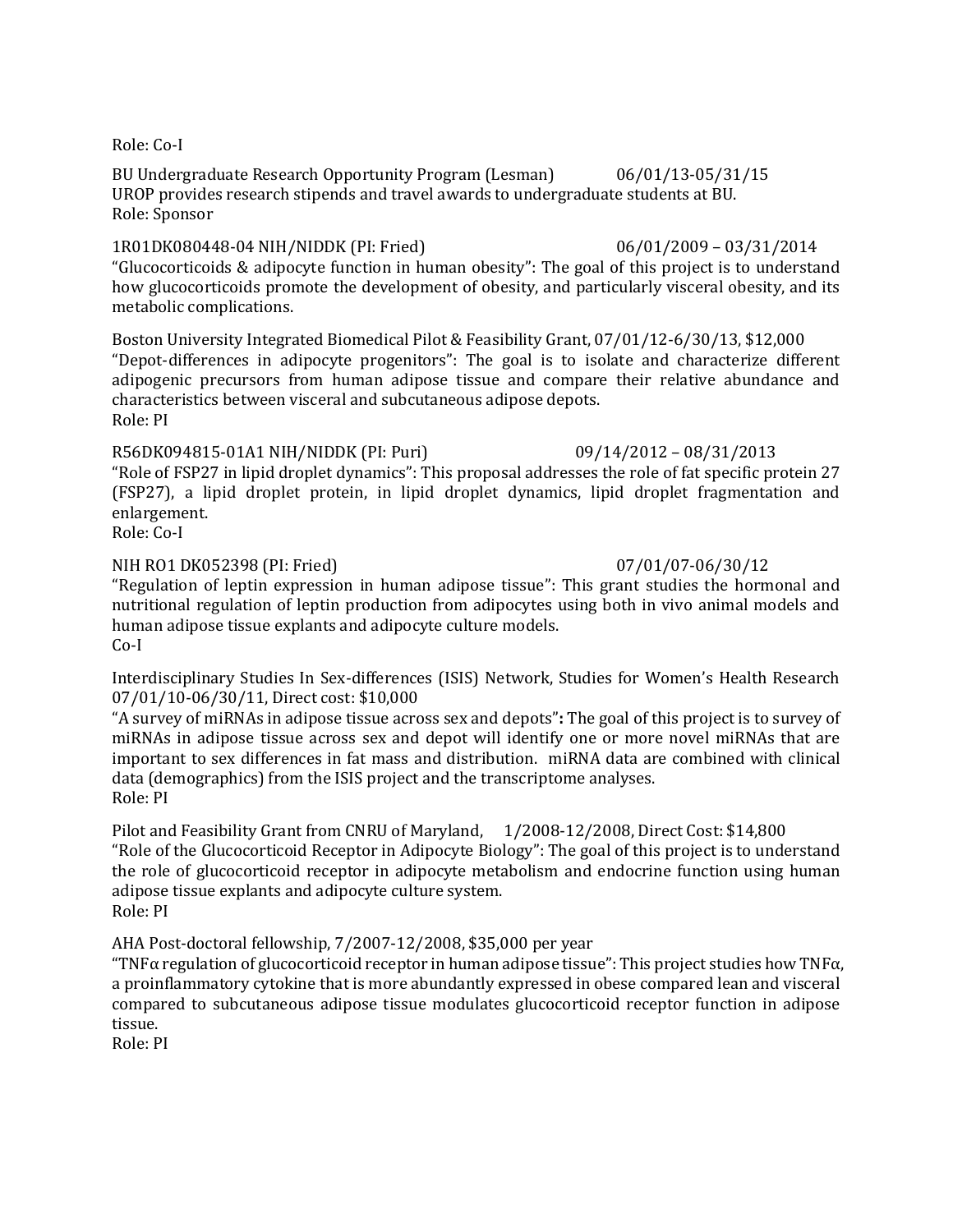# **TEACHING**

I have always enjoyed interactions with students and the main reason that I decided to pursue my career in academia was that I have the opportunity to work with next generation of scientists while continuing my independent research. I believe learning is an active process through which students acquire basic knowledge but also become independent thinkers and as a teacher and mentor, I facilitate the learning process by guiding, stimulating and challenging the students. I also believe that all individuals have his or her own strengths and weaknesses, but it is our responsibility to find out each student's unique strengths and encourage them to develop their own great qualifications but also support them to overcome their weaknesses.

I have continuously developed my teaching skills and have taught students from diverse backgrounds both in Korea and USA as listed below. With my education and teaching experiences at multiple academic institutes, I am confident at teaching students in both seated classroom and on-line. I will create a classroom environment in which students from all backgrounds can reach their potential and learn to think as independent scientists.

- Worked as a Department Office Assistant in the Department of Agricultural Home Economics, Seoul National University, 1997-1998; assisted teaching undergraduate courses, "Nutritional Physiology", "Food and Experimental Cookery", "Nutrition", "Food Preparation".
- Part-time Lecturer, Korean National Open University, in class lecture for "Nutrition throughout the Life Cycle" course, 1998-1999.
- Teaching Assistant for "Nutrition/Biochemistry and Physiology", Rutgers University, 2001- 2002, weekly 1h recitation in class room setting and tutoring on need base. Assist journal discussion for the Nutritional Science Seminar.
- Teaching (tutoring and journal discussion), Metabolism Section in Graduate Program in Life Sciences Core Class, "Metabolism", University of Maryland 2007-2008.
- Instructor/Assistant Professor, Boston University 2010-2016 in NU 756: "Molecular, Biochemical and Physiological Bases of Nutrition: Macronutrient Metabolism", lecture and paper discussion "Long term regulation of nutrient absorption and metabolism: Molecular mechanisms". "Nutrition Sciences Seminar", guide students to present their research work. In the latter cases, I initiated those requests to increase diversity and improve my teaching portfolio. I also contributed to developments of nutritional sciences courses along with program directors, Drs. Lynn Moore and Susan Fried.
- Assistant Professor, Icahn School of Medicine at Mount Sinai Hospitals 2016 2019: lecture and paper discussion, "Metabolism".
- Assistant Professor, Department of Human Nutrition, Food and Animal Sciences University of Hawaii at Monoa; Nutritional Biochemistry I & II (400 level), Nutrition and Disease: Cellular and Molecular Aspects (600 level), Obesity (400 level), Seminar in Nutritional Science (600 level)

## **MENTORING AND TRAINING:**

I have been mentoring many students and fellows and I am confident in training and mentoring students to achieve their research qualifications. I will actively recruit and mentor students, especially from underrepresented groups, for their graduate research projects and serve as a committee member. Furthermore, I will participate in the university outreach programs and foster women and underrepresented minority undergraduate students to engage in science through summer research program or undergraduate research programs.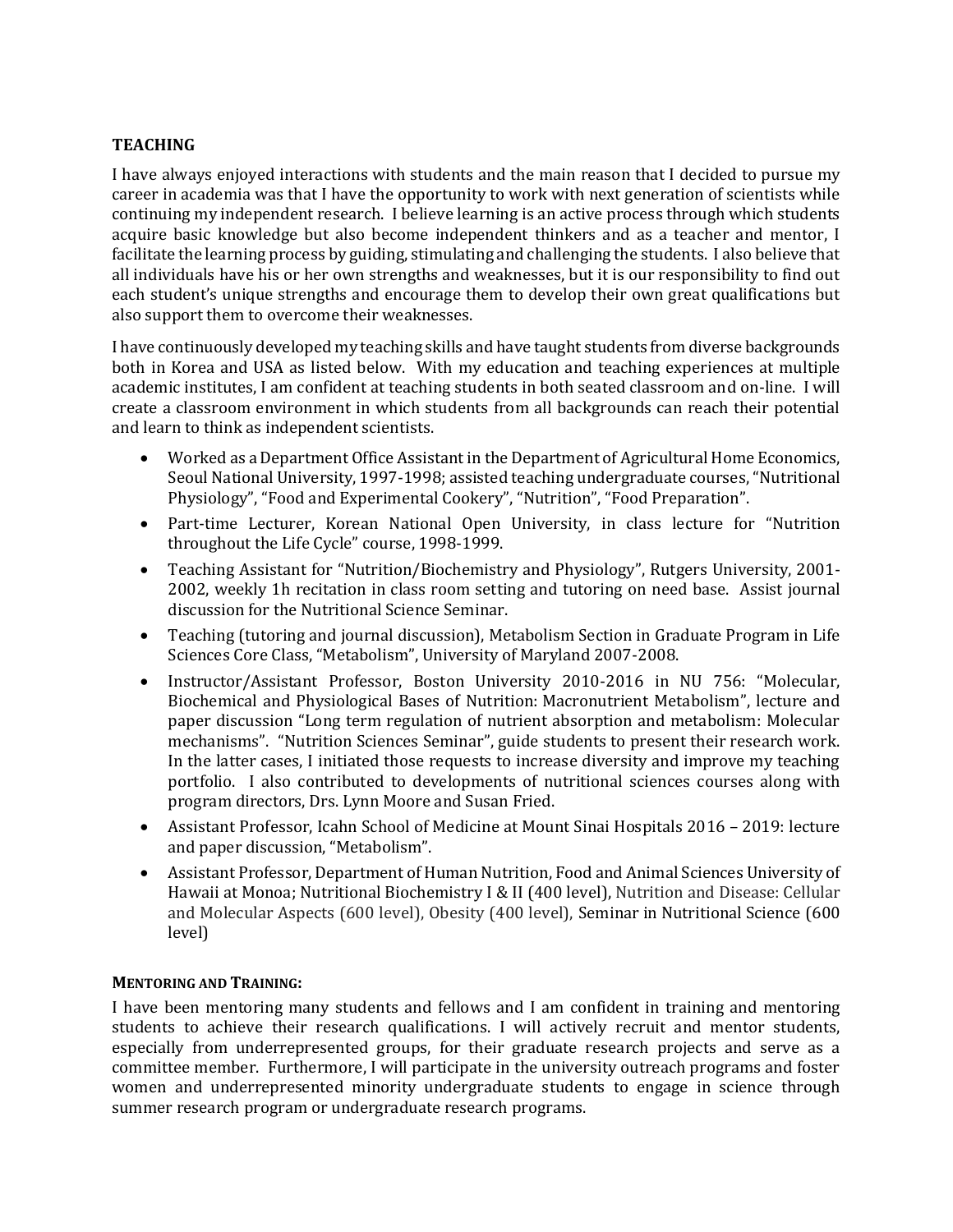- Mentor, Sam Woodle (High school summer student, currently in Military Medical School), University of Maryland, School of Medicine, 2004.
- Mentor, Samuel Antwi (Undergraduate summer student, Howard University), University of Maryland, School of Medicine, 2005.
- Train and mentor, Jamie Fleenor (a research associate, currently working as a research associate at the Johns Hopkins), University of Maryland, School of Medicine, 2003-2004.
- Train and mentor, Ling Duan (a research associate, currently working as a research associate at the University of Pennsylvania), 2003-2005.
- Train Sara Fletcher (Graduate student at University of Tennessee) for 3 mon in adipose tissue organ culture and molecular biology for her MS thesis project, "Regulation of Angiotensinogen production from omental and subcutaneous human adipose tissue", University of Maryland, School of Medicine, summer 2006.
- Train and co-mentor, Urmila Sreenivasan, MS (currently, working as a research associate in School of Medicine University of Maryland), University of Maryland, School of Medicine, 2006-2008.
- Mentor, Vicky Zhang (high school summer student, currently working as a research associate III at Teva Pharmaceuticals), University of Maryland School of Medicine, 2007-2008.
- Train and co-mentor Silvia de Barros-Mazon (currently, associate professor at University of Sao Paulo, Brazil), University of Maryland School of Medicine, 2007-2008.
- Train and co-mentor Christina Dani a MS student at University of Maryland School of Medicine, 2008.
- Train Xia Tao (graduate student at University of Massachusetts) for adipocyte biology, Boston University, summer 2009.
- Train and co-mentor, Weimin Guo, PhD, a postdoctoral fellow (BUSM), 2009-2013. He is currently working as a research fellow at Brigham Women's Hospital.
- Mentor, Kirstin Carswell, M.D., Visiting Scholar from Kings College (BUSM), United Kingdom, 2010 (methods for adipocyte culture). After training in our laboratory, we published a method paper in *Methods Mol Biol*, "[Culture of isolated human adipocytes and isolated](http://www.ncbi.nlm.nih.gov/pubmed/22057454)  [adipose tissue".](http://www.ncbi.nlm.nih.gov/pubmed/22057454) She is an Assistant Professor at King's College Hospital, England.
- Train and co-mentor a visiting scholar, Dr. H. Nimitphong, with Dr. Michael Holick (BUMC), 2010-2013. Her research projects was published a paper in *PLoS-One*, "25-hydroxyvitamin  $D_3$  and 1,25-dihydroxy vitamin  $D_3$  promote the differentiation of human subcutaneous preadipocytes" where she assumed the first authorship and I was the corresponding author. Currently, we are preparing to submit another paper. She is an Assistant Professor at Mahidol Hospital, Thailand.
- Co-mentor, Mara Banks, MD/PhD student (BUMC) with Dr. Michael Holick. Currently, she is currently working as a resident at Georgia Hospitals.
- Train and mentor, a BU undergraduate student, Felicia Lesman, 2013~2015. To support her research, we applied for the Undergraduate Research Opportunity Program at Boston University and she was successfully funded for 2 years. Furthermore, she presented her research in the annual meeting of The Obesity Society, 2014: "Thiazolidinediones induction of brite phenotype in subcutaneous human adipose tissue". Currently, she is working as a Medical Assistant at Harvard Vanguard Medical Associates - Atrius Health.
- Mentor, a visiting PhD student, Pia Villarroel from University de Chile, 2014 (BUSM). She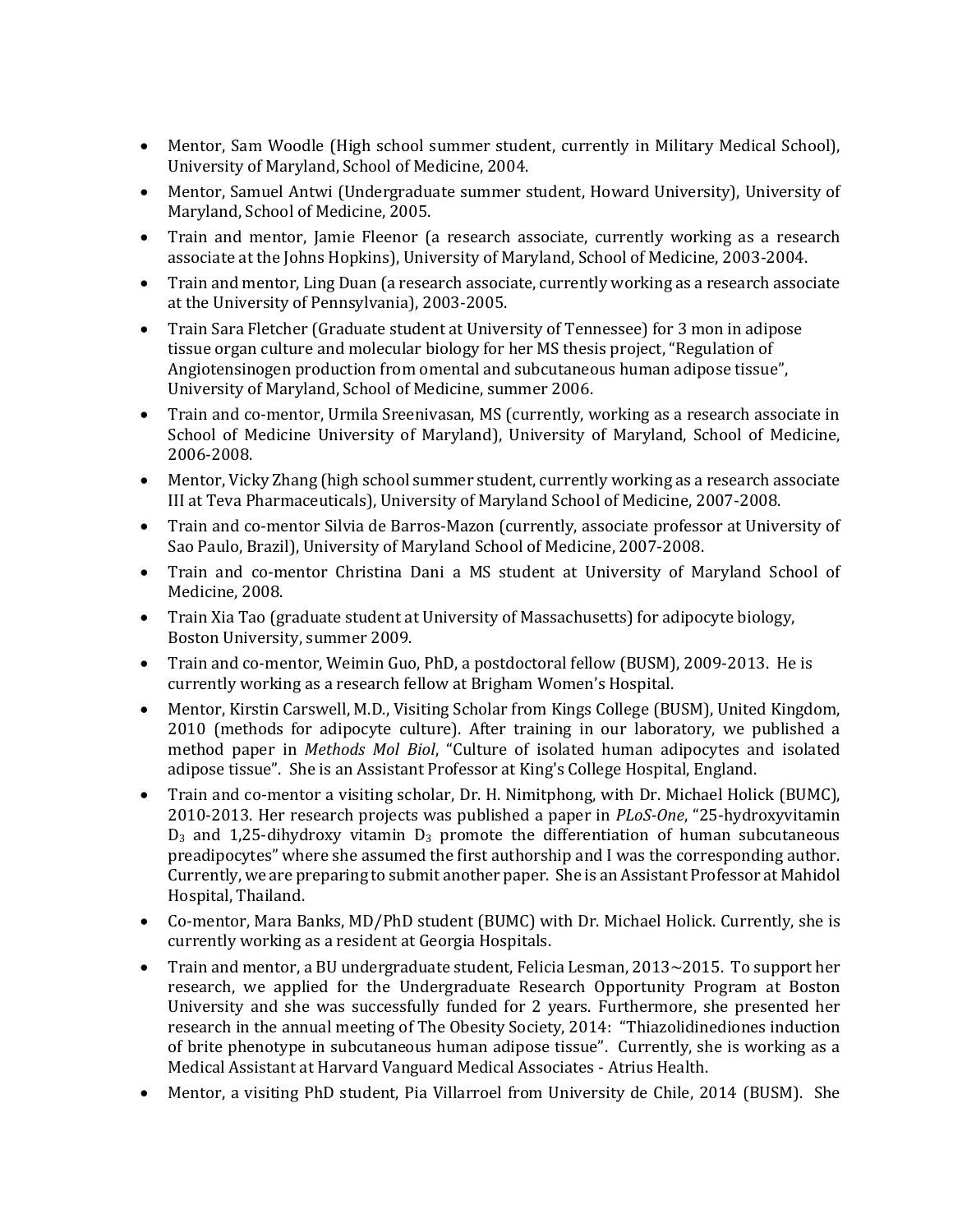presented her work, "Calcium sensing receptor activation in human subcutaneous adipose depots" for the annual meeting of The Obesity Society, 2014. Her poster presentation was selected as a travel award.

- Co-mentor, Yuanyan Wu, a post-doctoral fellow with Dr. Susan K. Fried (BUMC), 2011-2014, currently working as a research scientist at Pfizer Pharmaceutical. Her work, "High-fat dietinduced obesity regulates MMP3 to modulate depot- and sex-dependent adipose expansion in C57BL/6J mice" in *Am J Physiol Endocrinol Metab*.
- Co-mentor, Stephaine Knebusch Toriello, MS in Molecular Medicine (BUSM), 2014-2015: mentored her MS thesis work. She presented her thesis work in the annual meeting of BNORC, "Differences in the expression of adiporedoxin and adipokine secretion in human omental and abdominal subcutaneous adipose tissues".
- Train and co-mentor, Simonyte-Sjodin, a post-doctoral fellow from Harvard (currently, assistant professor in Umea University, Sweden), "The effects of RBP4 on adipocyte insulin sensitivity", 2015.
- Co-mentor, Swati Bhattacharya, a MS student in Boston University, 2014 2016. Currently, she is working as a clinical coordinator at Boston Medical Center.
- Co-mentor, Christine McInnis, a postdoctoral fellow with Dr. Susan K. Fried (BUMC), 2015- 2016. She is currently working as a post-doctoral fellow at Harvard Medical School.
- Co-mentor, Taylor Pickering, a PhD student (BUMC) with Dr. Susan K. Fried, 2013-2017. His thesis project has been published as two papers including the recent publication in Diabetes. He is currently working as a post-doctoral fellow at Boston University School of Medicine funded by a T32 NIH training grant.
- Train and mentor, Varuna Shibad, a research associate (BUMC), 2015-2016. She is currently working as a research associate at Boston University School of Medicine.
- Train users (M. Jager, E. Killion, T. Bowman, C. Cederquist, S. Ding among others) of the Adipocyte Biology and Nutrient Metabolism Core of the NIH funded Boston Nutrition and Obesity Research Center, 2015-2016.
- Trained and mentor a post-doctoral fellow, Arwa Jawadi, and two visiting scholars from Korea, Eunmi Park (Hannam University) and Jinkyung Cho (Sungkyunkwan Univeristy) at Mt. Sinai School of Medicine, Feb. 2019-Sept. 2019.
- Trained an undergraduate student, Nia Miyashro, in in the Dept of HNFAS/ CTAHR University of Hawaii at Manoa, Jan. 2020 – June. 2020
- Currently training an undergraduate student and a PhD Student (Radha Raman Raj), a MS student (Sydney Lofquist) and a high school student, Aarya Mishra, in the Dept of HNFAS/ CTAHR University of Hawaii at Manoa

# **RESEARCH**

# **RESEARCH INTEREST AND GOAL**

Obesity is a very complex disease with multiple etiologies, leading to energy imbalance and increased risks of cardiometabolic diseases. The higher mass of dysfunctional adipose tissue in obesity may cause or exacerbate metabolic diseases (1). Adipose tissues are present in multiple locations. Beyond total fat mass, visceral obesity is independently associated with metabolic disease risk; with visceral fat as more susceptible to metabolic dysfunctions in obesity. In addition to white, more oxidative brown and brite/beige adipocytes are present in adult humans and their amount is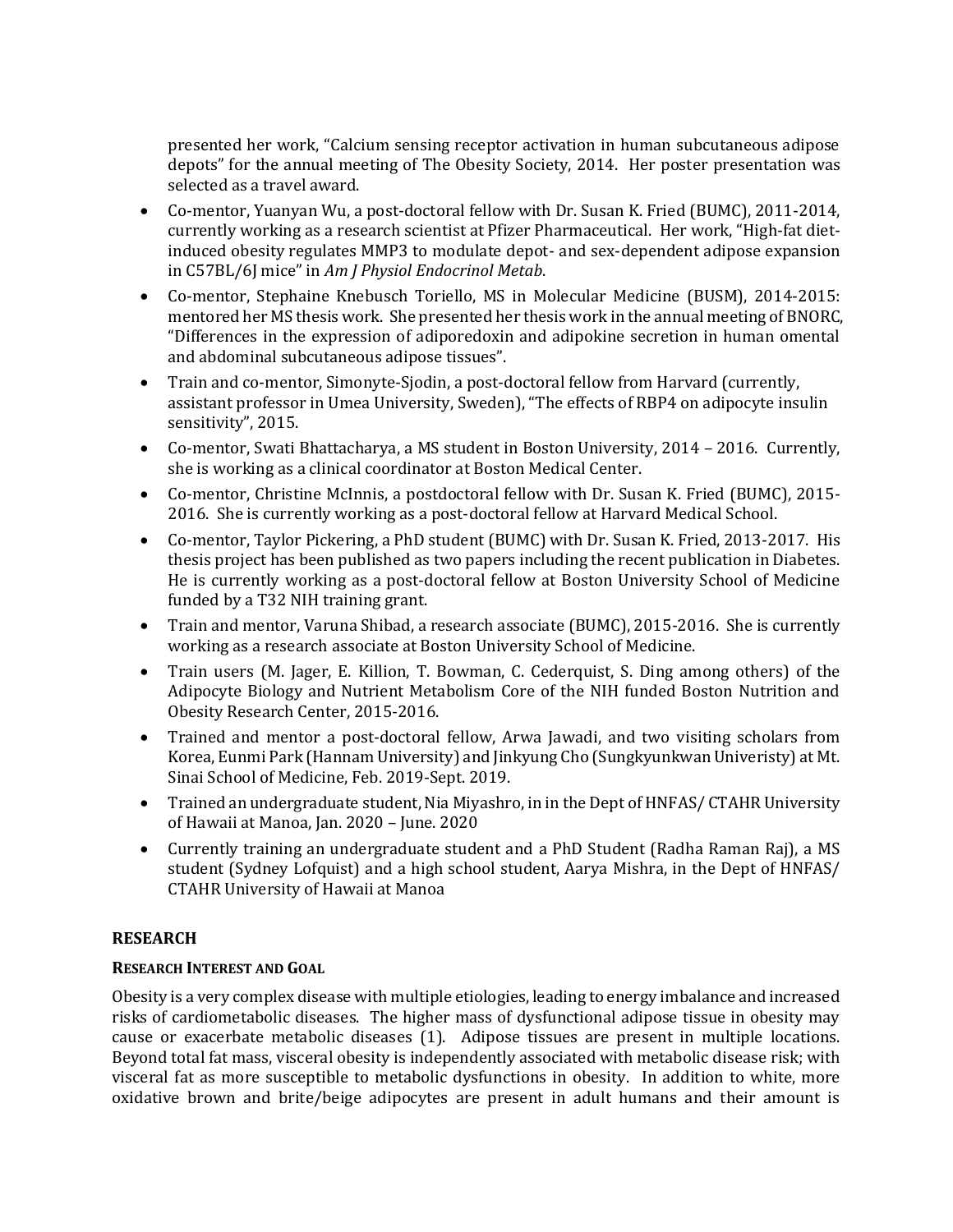reported to be reduced in obesity (2) and therefore, it is conceivable that increasing the number of brite adipocytes could contribute to energy dissipation and hence, weight control and protection against metabolic complications. My long-term goal is to identify new therapeutic targets to improve adipose tissue functions in obesity. Current research projects are focused on understanding 1) molecular mechanisms that lead to adipose dysfunction in obesity and 2) that mediate the conversion from white adipocyte into brown-like ones.

# **1) Importance of phospholipid remodeling during conversion from white to brite adipocytes**:

Brite/beige adipocytes are formed through the recruitment and differentiation of progenitors or the direct conversion from mature white adipocytes. Multiple factors including activation of PPARγ drive a more oxidative program in white human adipocytes, yet molecular details and mechanisms during the conversion are not fully elucidated. Recently, we showed significant structural remodeling, clusters of small lipid droplets surrounded by rearranged mitochondria appear on the surface of the main, central droplet, occurs during rosiglitazone mediated browning of white human adipocytes (*JLR 2019*). Formation of new lipid droplet and mitochondrial rearrangement may require synthesis of new membranes and hence, remodeling of phospholipids. Consistent with this idea, we showed that traicsin C (inhibitor of FA acyl co-A synthesis) blocked the structural remodeling. Furthermore, inhibition of FA activation blocked induction of brite makers, indicating the importance of lipid remodeling in britening program. In our unpublished lipidomics analysis showed that significant remodeling of lipids, induction of several phospholipids and polyunsaturated fatty acids (PUFAs), occurred. I am assessing the importance of remodeling of PUFA-phospholipids in enhancing metabolic flexibility of adipocytes and prevention against obesity and its associated metabolic diseases.

**1) Importance of elevated TGFβ signaling in adipose tissue dysfunction in visceral obesity:**  Expression levels of TGFβ ligands are elevated in obesity. However, the role of TGFβ signaling in adipose tissue functions in human obesity remains poorly understood. In a recent paper, our group showed that high TGFβ ligands produced by adipose progenitors act as cell-autonomous antiadipogenic factor, contributing to dysfunctions in omental visceral adipose tissue in humans (*Diabetes 2019*). In preliminary experiments, I found that high TGFβ signaling promoted fibrosis and exacerbated adipokine profile in human adipose tissues. Surprisingly, blocking TGFβ signaling with a chemical compound or knockdown of the downstream effector, SMAD2, enhanced adipogenesis and differentiated adipocytes have higher expression levels of UCP1 and  $PGC1\alpha$ , indicating that preferential differentiation into brite adipocytes. I am studying the importance of the TGFβ-SMAD2 signaling in fibrosis and adipose endocrine and metabolic functions using in vivo and in vitro approaches.

**3) Other Research Interest:** I am collaborating with Dr. Fried (Mt. Sinai School of Medicine), my former mentor and long-term collaborator, for the studies of investing the mechanisms that govern sex-dependent depot differences in adipose tissue remodeling capacity and its contribution to metabolic health. In collaborations with Drs. Puri (Ohio University) and Fried, I am investing the importance of lipid droplet proteins (PLIN5 and CIDEA) in the remodeling of lipid droplets and mitochondria and metabolic capacity in adipocytes. I am also collaborating with Drs, N. Moustaind-Moussa (Texas Tech University) and R. Lath (Syracuse University) for the studies of the importance of dietary lipids on adipose tissue health and metabolic diseases and the impact of fraternal nutrition on offspring health. In collaboration with Dr. V Kidambi (Wisconsin Medical College), we are investigating the Role of Adiposity Distribution and MicroRNAs in Obesity Pathogenesis. In addition, I am collaborating with Drs. Nimitphong (Mahidol Univ., Thailand) and Park (Hannam Univ., Korea) for the studies of role of vitamin D in adipose tissue biology.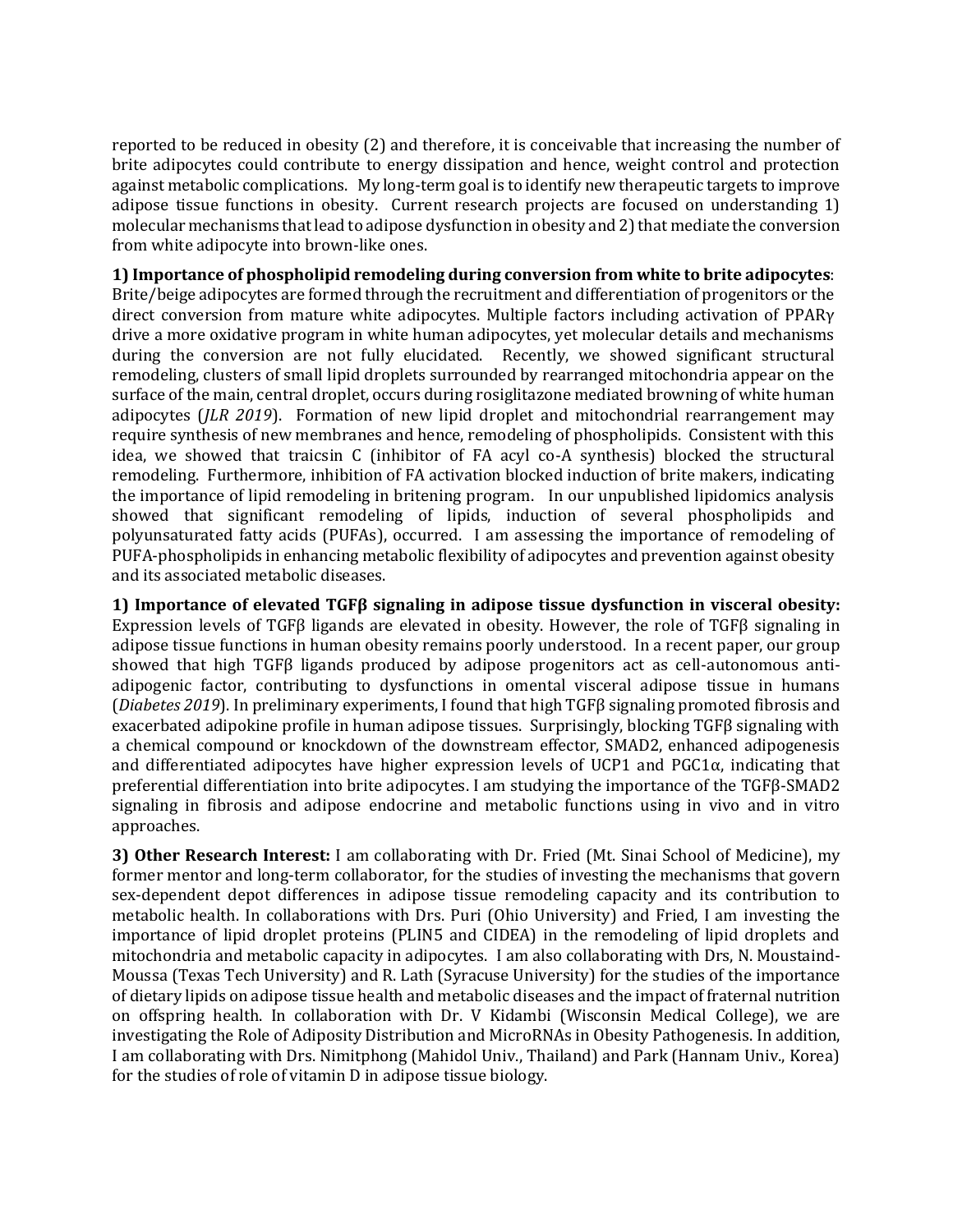## **CONTRIBUTION TO SCIENCE AND AREA OF EXCELLENCE**

**Nutritional and hormonal regulation of leptin production:** Leptin is an adipocyte derived hormone that regulates food intake, energy utilization and immunity. In series of in vitro and in vivo experiments using human adipose tissue explants cultures, adipocytes in culture and rats as model systems, we demonstrate that leptin production is regulated at multiple levels: transcription, translation of mRNAs and secretion (*AJP-EM 2005, JLR 2006, JBC 2007, AJP-EM 2007*) and we were invited to write a review paper, "Integration of Hormonal and Nutrient Signals that Regulate Leptin Synthesis and Secretion", published in *AJP-EM (2009)*. Our study showed that a glucocorticoid is required for high expression of leptin mRNA, insulin increases the efficiency of leptin mRNA translation as well as secretion from the cellular storage, 5'-untranslated region (UTR) of leptin mRNA increases while 3'-UTR depresses leptin translation, and both 5' and 3'-UTR are required for insulin stimulation of leptin mRNA translational efficiency. Activation of adrenergic signaling suppresses leptin production at multiple steps, mediating fasting-suppression of leptin production from adipocytes. Our new work shows that the RNA binding protein TIAR mediates the suppression of leptin signaling the fasted state. Collectively, our work on leptin demonstrates the complexity of signals that allow the adipocyte to respond to nutritional and hormonal cues to regulate system metabolism. The mechanisms we uncovered will undoubtedly apply to the many adipokines produced by adipocytes.

**Depot differences in adipose tissue production of adipokines, discovery of novel adipokines and their contribution to metabolic diseases:** Adipose tissue produces adipokines and cytokines that regulate systemic energy metabolism. The production of inflammatory cytokines (TNFα, IL-6, IL-1β, CCL2, leptin) is upregulated while expression of adiponectin and omentin, insulin-sensitizing and anti-inflammatory adipokines, is reduced in obesity. In collaborations with Drs. Gong, Yang and Shulidner at University Maryland School of Medicine, we sequenced  $\sim$ 10,000 expressed sequence tags (ESTs) from a human omental fat cDNA library and discovered a novel visceral specific adipokine, omentin (*AJP-EM, 2006*). Further, we showed that ometin may act as insulin sensitizer and that its expression in adipose tissue and serum levels are decreased in human obesity (*Diabetes, 2007*). We compared transcriptome of fat cells to stromal cells of human subcutaneous and omental adipose tissue and discovered that an acute-phase protein, serum amyloid A (SAA), is highly expressed in human adipose tissue (adipocytes) in contrast to its high expression in the liver in rodents. Our study showed that SAA is more abundantly expressed in the subcutaneous than visceral depots and expression levels of SAA in adipose tissues and serum levels are increased in human obesity and may increase C reactive protein production, increasing risks for cardiovascular diseases (*PLoS-Med 2006, Obesity 2014*).

In collaboration with Dr. Kern's research group at the University of Arkansas, we showed that other adipokines including visfatin, retinol binding protein 4 and thrombospondin 1 are also depot dependently expressed and its expression in adipose tissues and serum levels are altered, contributing to the higher risks of insulin resistance and metabolic diseases in human obesity (*JCEM 2006, JCEM 2007, Diabetes 2008*).

**The effects of glucocorticoids in depot-specific adipose biology:** Glucocorticoids play pleiotropic roles in adipose tissue biology including metabolic and endocrine functions and adipose tissue development. Excess glucocorticoids as seen in Cushing's syndrome, are through to promote fat accumulation preferentially in visceral compared to subcutaneous depots, but the molecular mechanisms involved remain poorly understood. We elucidated the mechanisms through which glucocorticoids regulate adipose tissue function (adipokine production and lipid metabolism) and adipogenesis in different adipose depots. Using the adipose explants organ culture system which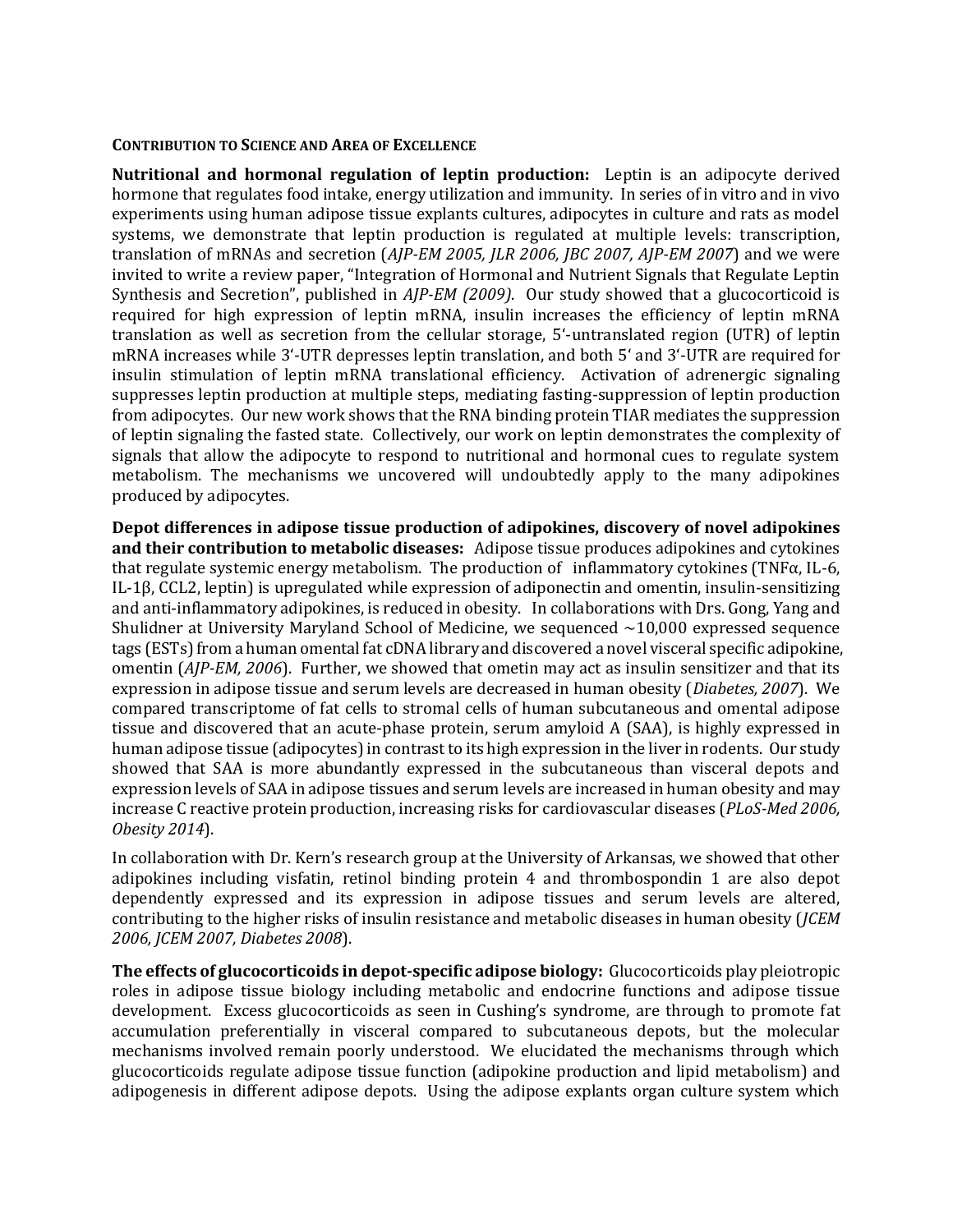contains multiple cell types, we showed a feedforward regulation of 11-beta hydroxysteroid dehydrogenase in omental but not in subcutaneous adipose tissue that contribute to the preferential fat accumulation in the visceral depot (*Obesity, 2008*). Our studies in newly-differentiated adipocyte in culture that majority of glucocorticoid effects (induction of adipogenesis and adipokine production) are mediated through the type II glucocorticoid receptor rather than type 1 mineralocorticoid receptor (*IJO 2014*).

Gene expression profiling of human omental and subcutaneous adipose tissues treated with dexamethasone, the type II glucocorticoid receptor agonist, identified genes and pathways that are commonly or depot-specifically regulated by glucocorticoids between the depots (*AJP-EM 2011*). Gene set enrichment analysis of transcriptome of omental and subcutaneous human adipose tissues treated with different concentration of dexamethasone identified biological pathways that are affected by glucocorticoids, commonly and depot-specifically between the two depots. Cluster analysis of transcripts that exhibited an interaction of depot and dexamethasone revealed sets of genes for which the responses to dexamethasone differed in magnitude, sensitivity or direction between the two depots as well as mRNAs that responded only in one depot (*PLoS-One 2016*). I am collaborating with Dr. Fried at MSSM to investigate the importance of these findings for the glucocorticoid-mediated regulation of adipose biology, commonly or depot-specifically. We were invited to write a review, "Deconstructing the roles of glucocorticoids in adipose tissue biology and the development of central obesity", published in *BBA (2014)*.

We also demonstrated that glucocorticoid induced leucine zipper (GILZ), a primary target of glucocorticoids identified in our transcriptomics in human adipose tissues, are commonly induced in both depots and at least partially, mediates the effects of glucocorticoids on adipokine production and inflammation in human adipocytes. Expression levels of GILZ are reduced in adipose tissue of human obesity, potentially contributing to the higher inflammation (*JLR 2016*). Our unpublished research in human adipose stem cells showed that GILZ also mediates the proadipogenic effects of glucocorticoids by reducing the anti-adipogenic cytokine signaling pathways (*manuscript in preparation*).

**Development of protocols to isolate adipose progenitors, improve their adipogenic degree and their use for gene expression modulation and metabolic studies:** Although mouse adipocyte cells lines provide invaluable model systems for mechanistic studies, adipose tissue derived stems cells (ASCs) are also useful for assessing donor- and origin-dependent effects (depot, sex, age, obesity, etc) on cell proliferation and differentiation capacity, which is not possible with cell lines. I developed and optimized the growth and differentiation protocols for human ASCs. In addition, I developed detailed protocols to use newly-differentiated human adipocytes for metabolic studies (lipolysis and glucose transport) and siRNA mediated gene silencing and overexpression of genes of interests. Use of human adipocytes are increasing due to its clinical relevance compared to the mouse cell lines and I have provided our protocols to many investigators both nationally and internationally. Primary cultures of ASCs are heterogeneous in cell populations and therefore, I have developed methods to identify adipocyte progenitor populations with Fluorescence-Activated Cell Sorting and immunoprecipitation with magnetic nanoparticles. I developed and standardized these protocols while working as an assistant core director for the Adipocyte Biology and Nutrient Metabolism Core, Boston Nutrition and Obesity Research Center. These are published as 4 method papers (*Methods in molecular biology 2013, Obesity 2012, ME 2014, Obesity 2014*) and many investigators have been asking the papers. Further, I was invited to write a paper, "Hormonal Regulation of Adipogenesis", in in the prestigious journal, *Compr. Physiol. (2017)*. As an assistant core director, I also provided handson training on adipose tissue biology as well as consultation and advice on the experimental design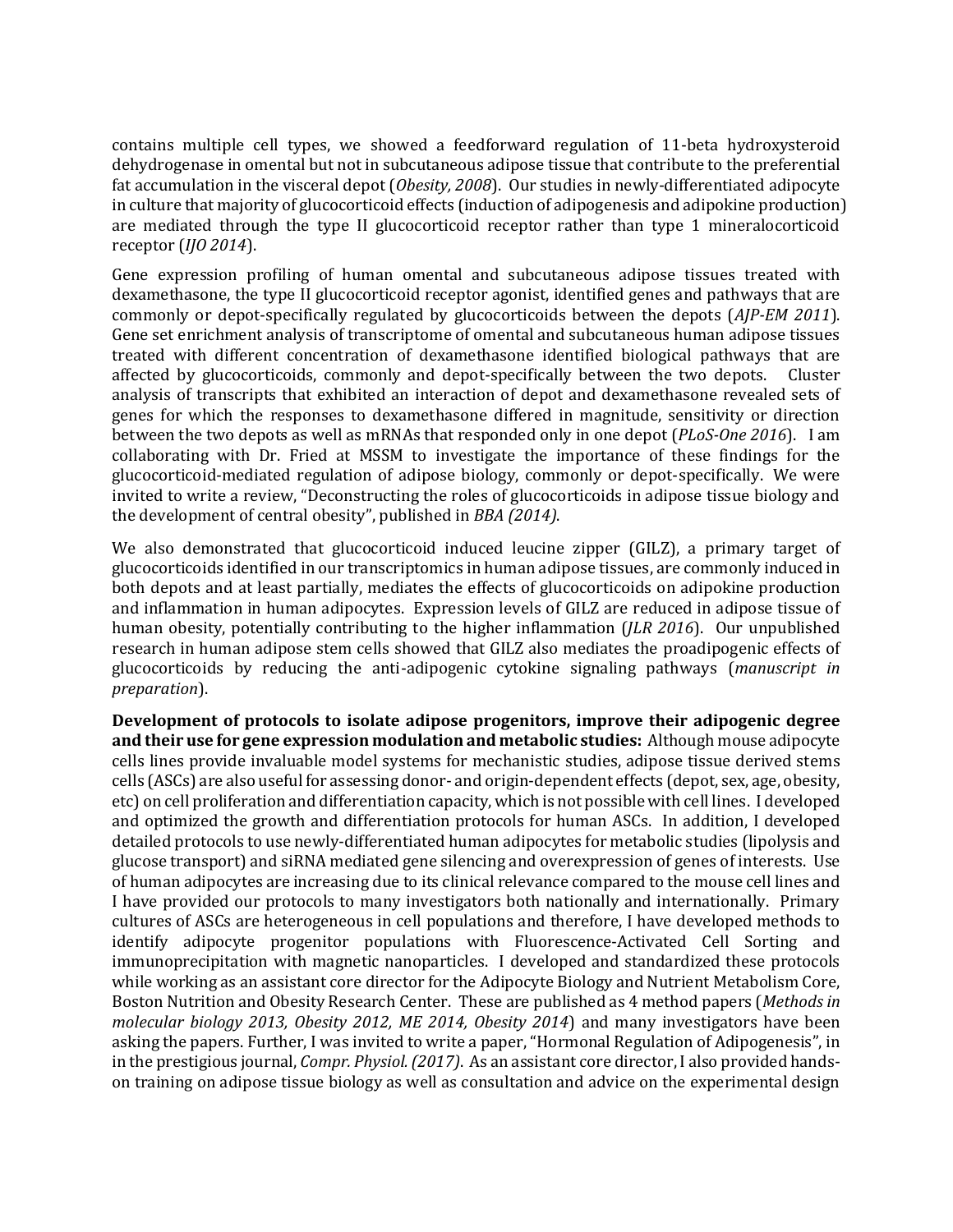and data interpretation, greatly broadening the technical capacities of the Core. I also actively participated in the application process for the renewal of BNORC.

**Depot differences in adipogenesis and their clinical relevance:** During normal growth and in response to overnutrition, adipose tissue expands by increasing the volume of preexisting adipocytes (hypertrophy) or by generating new adipocytes through recruitment and differentiation of adipose progenitors (hyperplasia). The inability to recruit new progenitors and differentiate them into adipocytes results in increases in the size of existing adipocytes and may also results in ectopic fat deposition in other organs including liver and skeletal muscle, which is known to be critical for the development of obesity-related metabolic diseases including insulin resistance. The impaired capacity of visceral compared to subcutaneous adipose tissues to remodel and expand through hyperplasia is thought to account for dysfunctions in the depot and hence, the association of visceral adiposity with insulin resistance and metabolic health. In collaboration with Drs. Wu and Fried, we showed that adipose progenitors from visceral vs. subcutaneous or male vs. female mice exhibit lower adipogenesis and they accumulate in the depot in response to high fat diet induced obesity, contributing to the dysfunctions in the depot as well as systemic metabolism (*AJP-EM 2017*). We found that balance of MMP3, a matrix metalloproteinase that is expressed at much higher levels in inguinal than visceral and female than male mice, and its inhibitor, TIMP4, contribute to the sexdependent depot differences in adipogenesis. Using fat transplant studies, we are investigating whether intraabdominal or inguinal subcutaneous fat of male vs. female contain intrinsic properties to regulate adipose growth and hence, systemic glucose-insulin metabolism.

Using adipose tissue stem cells derived from human adipose tissues and adipose tissue samples, we also investigated factors governing depot differences in adipose tissue remodeling capacity and function in humans. In a recent paper, we showed that TGFβ signaling is important for the lower hyperplastic remodeling capacity contributing to tissue fibrosis in the omental visceral adipose tissues in human obesity (*Diabetes 2019*). I recently published a review, "TGFbeta Superfamily Regulation of Adipose Tissue Biology in Obesity" in *BBA-DIS (2018).* In collaborations with Dr. Smith using transcriptome and miRNome, our group also showed that developmental heterogeneities between the upper and lower body subcutaneous adipose tissues (*JCEM 2014, Obesity 2017*).

I have been invited to write reviews and one book chapter. I wrote 4 reviews in the topic of adipose depot differences and metabolic health, "Adipose tissue remodeling in pathophysiology of obesity" (*Curr Opin Clin Nutr Metab Care 2010*), "Adipose tissue heterogeneity: Implication of depot differences in adipose tissue for obesity complications" (*Mol Aspects Med 2013*), "Shaping fat distribution: New insights into the molecular determinants of depot- and sex-dependent adipose biology" (*Obesity 2015*), "[Sex-dependent Depot Differences in Adipose Tissue Development and](http://www.jomes.org/journal/view.html?uid=713&&vmd=Full)  [Function; Role of Sex Steroids](http://www.jomes.org/journal/view.html?uid=713&&vmd=Full)" (*Int Obes Metab Syndr 2017*). Additionally, I wrote "Adipose Tissue in Health and Disease, Chapter 15. Depot-Specific Biology of Adipose Tissues: Links to Fat Distribution and Metabolic Risk" (*Wiley-VCH Verlag GmbH & Co 2010*). These reviews have been highly cited, an additional testament of my contribution to the field.

## **INVITED LECTURES AND PRESENTATIONS**

- Aug. 2004 "Feeding and insulin increase leptin production in rat adipose tissue", FASEB summer conference, Colorado, USA. *Oral presentation*
- Oct. 2006 "Post-transcriptional modulation of glucocorticoid receptors in human adipose tissue" International Congress of Obesity, Sidney, Australia. *Oral presentation*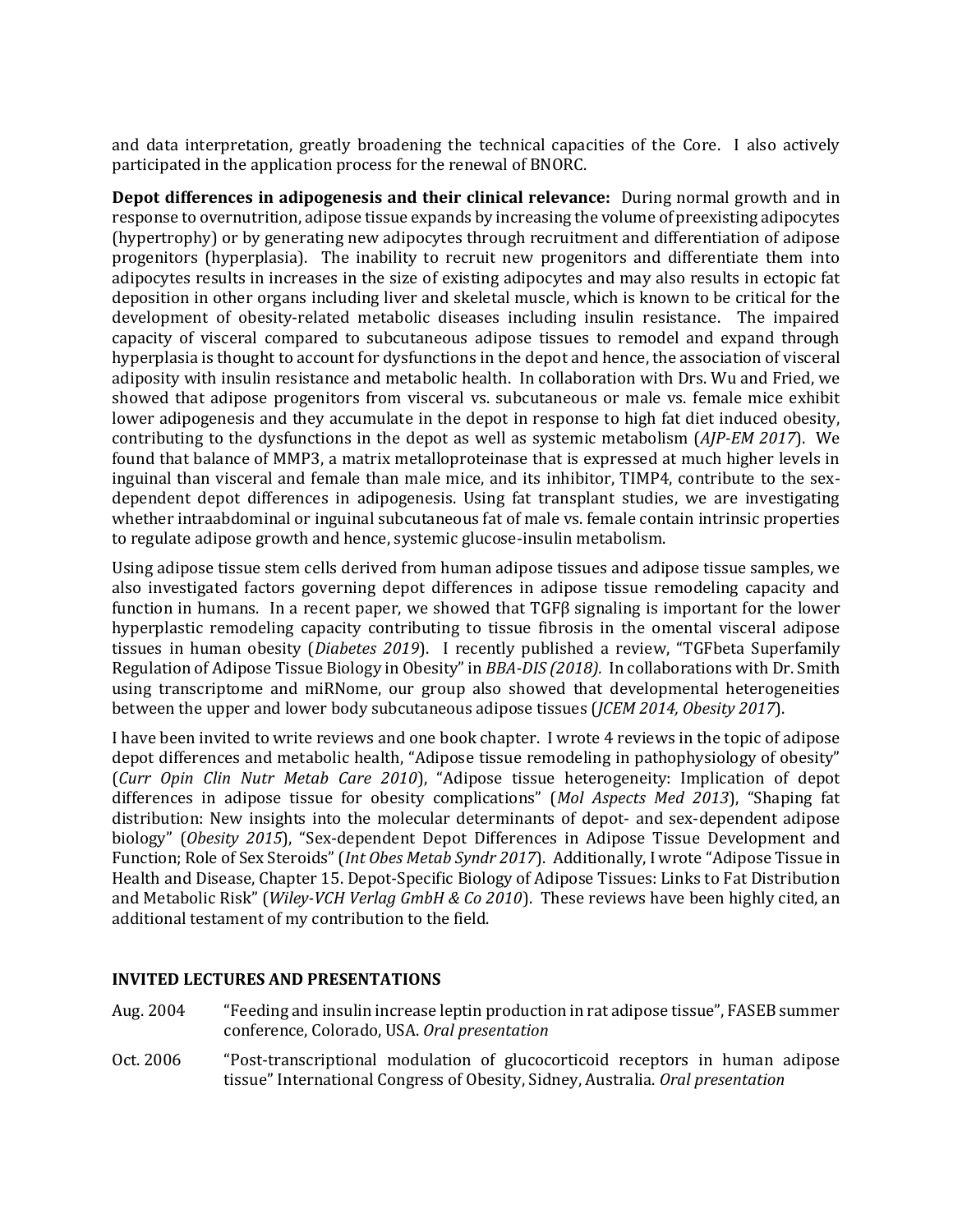- May 2008 "Depot-specific effects of glucocorticoid on gene expression in human abdominal subcutaneous and omental adipose tissues", NIH workshop on adipose tissue maintenance and remodeling. Bethesda, MD, USA. *Oral presentation*
- May 25, 2010 "Glucocorticoid regulation of adipose tissue biology", Boston Nutrition and Obesity Research Center Adipocyte & Metabolic Study group seminar series. Boston, MA, USA *Oral presentation*
- Oct. 2010 "[Glucocorticoids Antagonize Tumor Necrosis Factor-alpha Induced Lipolysis in](http://apps.isiknowledge.com/full_record.do?product=UA&search_mode=GeneralSearch&qid=3&SID=1FIAdG6Hfg9J9i6g@lc&page=1&doc=4&colname=WOS)  [Human Adipocytes](http://apps.isiknowledge.com/full_record.do?product=UA&search_mode=GeneralSearch&qid=3&SID=1FIAdG6Hfg9J9i6g@lc&page=1&doc=4&colname=WOS)", The Obesity Society Annual Meeting, San Diego, USA. *Oral presentation*
- April 2013 "1,25(OH)2D3 decreases leptin, IL-6 and SAA expression in human adipocytes: role of vitamin D receptor", Experimental Biology, American Society for Nutrition, Annual Meeting, Boston, USA. *Oral presentation*
- Nov. 2014 "Thiazolidinediones induction of brite phenotype in subcutaneous human adipose tissue", The Obesity Society Annual Meeting, Boston, USA. *Oral presentation*
- Mar. 13, 2015 "Can we briten human adipocytes?", Center of Animal Biotechnology and Gene Therapy and Department of Biochemistry and Molecular Biology, School of Veterinary Medicine, Universitat Autònoma de Barcelona, Spain
- April 08, 2015 "Rosiglitazone Induction of Britening in Human Adipose Tissue", James C. Melby, M.D. Memorial Endocrinology Grand Rounds, Boston University School of Medicine, Boston, MA, USA
- Sept. 2015 "Secretory factors produced by cultures of human omental adipose stem cells inhibit adipose differentiation", New York Regional Obesity Forum, New York, NY, USA. *Oral presentation*
- Aug. 6, 2016 "Glucocorticoid Regulation of Adipose Inflammation in Obesity", FASEB Science Research Conference on Immunological Aspects of Obesity, Big Sky, Montana, USA.
- Nov. 2016 "High Fat Diet-Induced Obesity Downregulates MMP3 to Modulate Depot- and Sexdependent Adipose Expansion in C57BL/6J Mice", NIH workshop on The Adipose Tissue Niche: Role in Health and Diseases, *Oral presentation, Selected for Travel Award*, NIH, Bethesda, MD, USA
- Mar. 28, 2017 "Glucocorticoid-TGFβ cross-talk contributes to the lower adipogenic capacity of human adipose stem cells", Mount Sinai Obesity Forum, Manhattan, NY, USA
- April 13, 2017 Diabetes, Obesity and Metabolism Institute Work in Progress Seminar Series, "Resistance to Glucocorticoid Suppression of TGFβ Signaling Pathway Contributes to the Low Adipogenic Capacity of Visceral Adipose Progenitors". Manhattan, NY, USA.
- Feb. 26, 2018 Diabetes, Obesity and Metabolism Institute Work in Progress Seminar Series, "Britening of human white adipose tissue", Manhattan, NY, USA.
- June 2018 "Reprograming of Human Adipocytes to a Briter Phenotype Enhanced Fatty Acid Oxidation and Lipid Droplet Remodeling", *Oral Presentation*, American Diabetes Association, 78th Scientific Session, Orlando, FL, USA.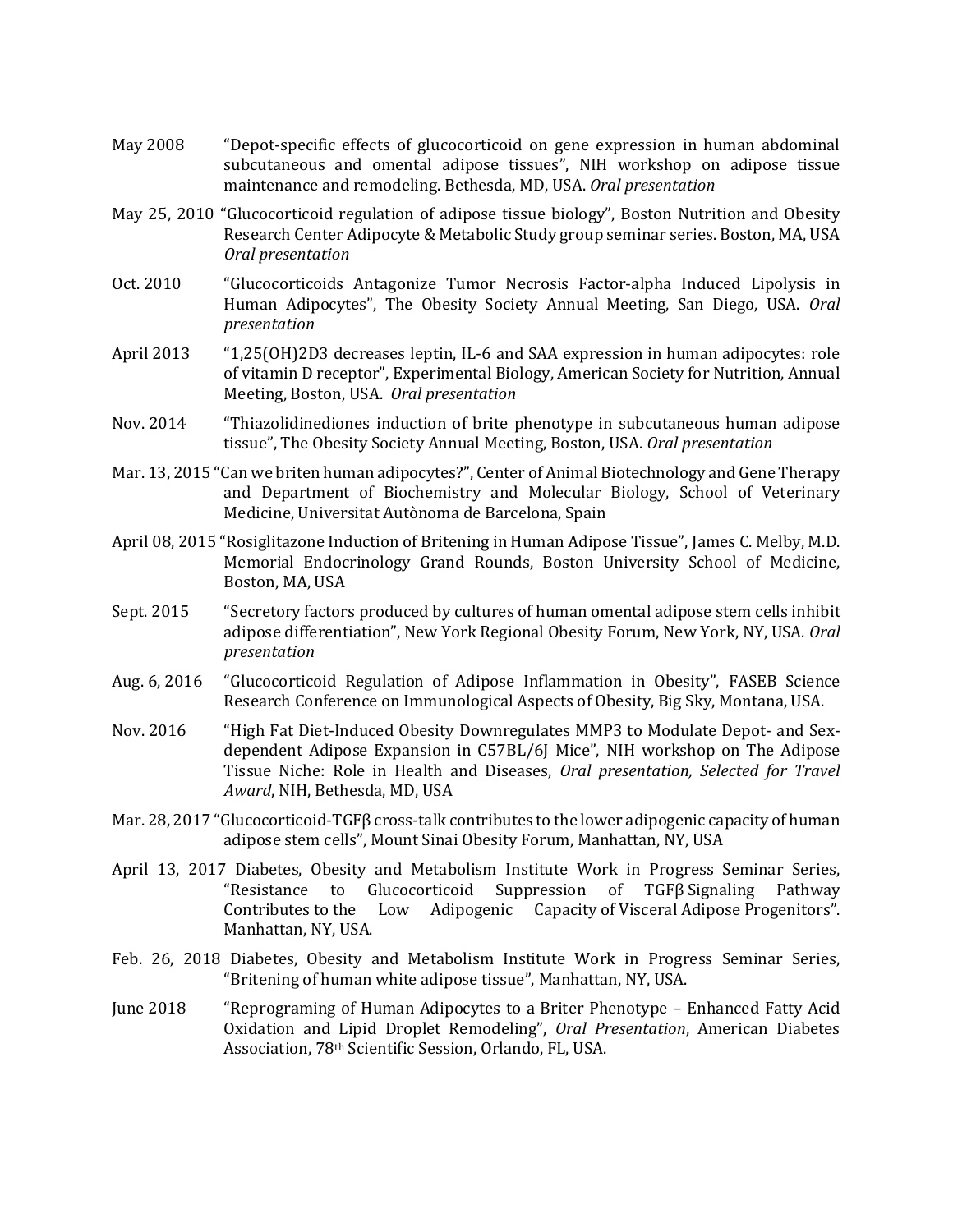- Oct. 16, 2018 "Contribution of sex and depot dependent differences in adipose tissue remodeling capacity to metabolic diseases", Gyeongpuk National University School of Medicine, Center for Developing Treatment for Diabetes and Metabolic Diseases, Daegu, Korea.
- Oct. 18, 2018 "Impaired remodeling capacity of visceral adipose tissue in obesity", The Korean Nutrition Society – 2018 Annual Conference, Pyeongchang, Korea.
- Oct. 23, 2018 "Lower remodeling capacity in visceral adipose tissues of human obesity", Renowned International Scholar Lecture Series, Pusan National University, Pusan, Korea.
- Oct. 24, 2018 "Accumulation of Dysfunctional Adipose Tissues Contributes to Metabolic Diseases in Obesity", Hannam University, Department of Food and Nutritional Sciences, Daejeon, Korea.
- March 04, 2019 Diabetes, Obesity and Metabolism Institute Work in Progress Seminar Series, "Structural and metabolic remodeling during conversion from white into briter human adipocytes", Manhattan, NY, USA.
- June 25, 2019 "Harnessing Adipose Tissue Functions to Improve Systemic Metabolism", Pusan National University, Pusan, Korea.
- Oct. 29, 2019 "Structural and Metabolic Remodeling during Britening of White Adipocytes", Texas Tech University, TX, USA.
- Dec. 17, 2021 "Effects of n-3 fatty acids on adipocyte functions", Chungnam Nat'l University, Daejoeon, Korea

## **BIBLIOGRAPHY**

A full list of 56 publications is available at:

[https://www.ncbi.nlm.nih.gov/sites/myncbi/1jWEf87uax8Ax/bibliography/41993006/public/?so](https://www.ncbi.nlm.nih.gov/sites/myncbi/1jWEf87uax8Ax/bibliography/41993006/public/?sort=date&direction=ascending) [rt=date&direction=ascending](https://www.ncbi.nlm.nih.gov/sites/myncbi/1jWEf87uax8Ax/bibliography/41993006/public/?sort=date&direction=ascending)

A full list of 57 publications is available at: https://orcid.org/0000-0002-8171-7913

## **PEER REVIEWED ARTICLES:**

- 1: Park MN, **Lee MJ,** and Lee YS, Effects of Dietary Protein Levels on Organ Growth and Protein Metabolism in Early and Normally Weaned Rats. Korean Journal of Nutrition 31(1): 5-12, 1998.
- 2: Wang Y, Sullivan S, Trujillo M, Lee MJ, Schneider SH, Brolin RE, Kang YH, Werber Y, Greenberg AS, Fried SK. Perilipin expression in human adipose tissues: effects of severe obesity, gender, and depot. Obes Res. 2003 Aug;11(8):930-6.
- 3: **Lee MJ\***, Ricci MR**\***, Russell CD, Wang Y, Sullivan S, Schneider SH, Brolin RE, Fried SK. Isoproterenol decreases leptin release from rat and human adipose tissue through posttranscriptional mechanisms. Am J Physiol Endocrinol Metab. 2005 Apr;288(4):E798-804. Epub 2004 Dec 7. \*equal first author.
- 4: Trujillo ME, **Lee MJ,** Sullivan S, Feng J, Schneider SH, Greenberg AS, Fried SK. Tumor necrosis factor alpha and glucocorticoid synergistically increase leptin production in human adipose tissue: role for p38 mitogen-activated protein kinase. *[Clin Endocrinol Metab.* 2006 Apr;91(4):1484-90. Epub 2006 Jan 10.
- 5: Yang RZ, **Lee MJ,** Hu H, Pray J, Wu HB, Hansen BC, Shuldiner AR, Fried SK, McLenithan JC, Gong DW. Identification of omentin as a novel depot-specific adipokine in human adipose tissue: possible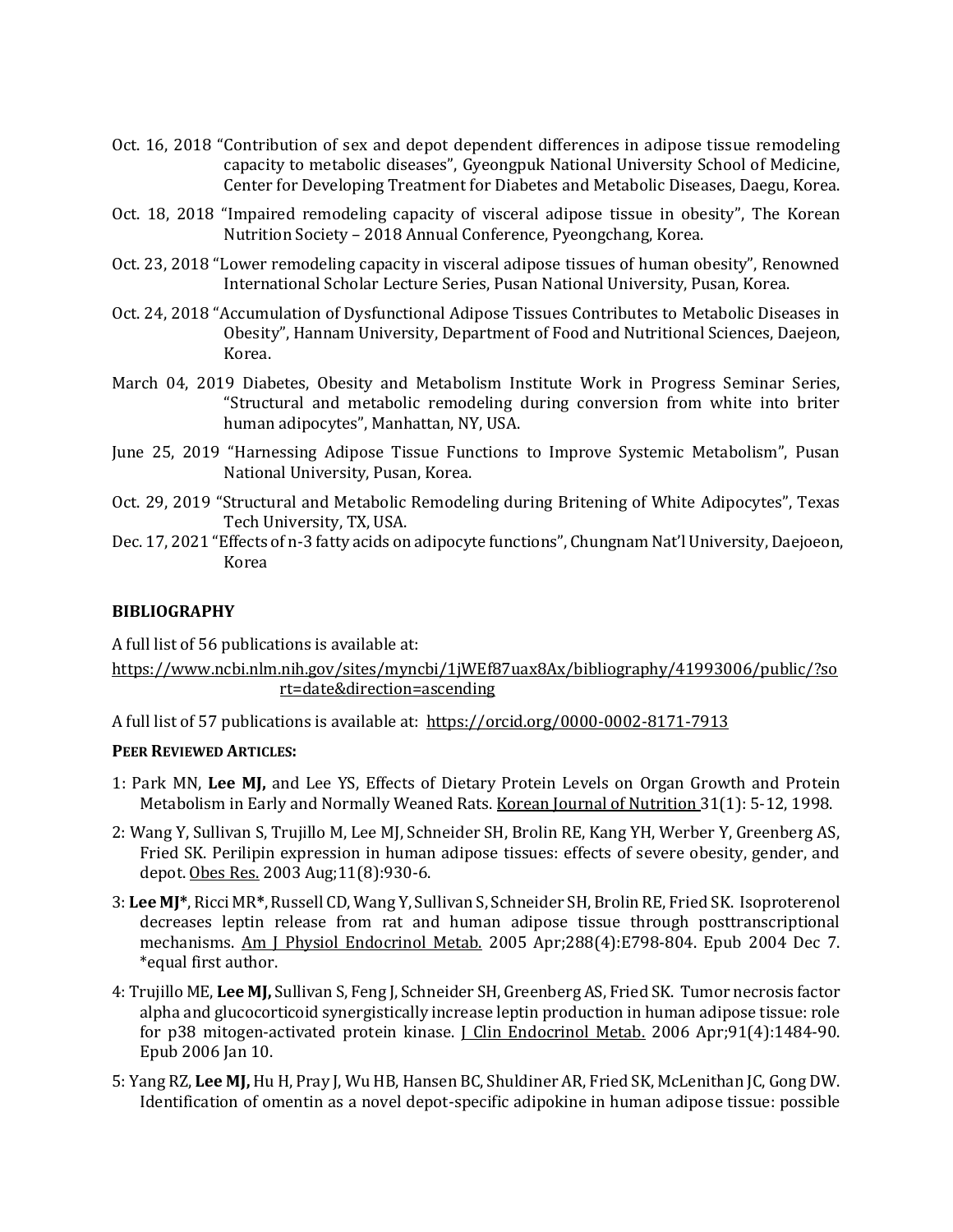role in modulating insulin action. Am J Physiol Endocrinol Metab. 2006 Jun;290(6):E1253-61. Epub 2006 Mar 10.

- 6: Yang RZ, **Lee MJ**, Hu H, Pollin TI, Ryan AS, Nicklas BJ, Snitker S, Horenstein RB, Hull K, Goldberg NH, Goldberg AP, Shuldiner AR, Fried SK, Gong DW. Acute-phase serum amyloid A: an inflammatory adipokine and potential link between obesity and its metabolic complications. PLoS Med. 2006 Jun;3(6):e287.
- 7: **Lee MJ**, Fried SK. Multilevel regulation of leptin storage, turnover, and secretion by feeding and insulin in rat adipose tissue. J Lipid Res. 2006 Sep;47(9):1984-93. Epub 2006 May 31.
- 8: **Lee MJ**, Yang RZ, Gong DW, and Fried SK. Feeding and insulin increase leptin translation. Importance of the leptin mRNA untranslated regions. J Biol Chem. 2007 Jan 5;282(1):72-80. Epub 2006 Nov 3.
- 9: Varma V, Yao-Borengasser A, Rasouli N, Bodles AM, Phanavanh B, **Lee MJ**, Starks T, Kern LM, Spencer HJ 3rd, McGehee RE Jr, Fried SK, Kern PA. Human visfatin expression: relationship to insulin sensitivity, intramyocellular lipids, and inflammation. *J Clin Endocrinol Metab.* 2007 Feb;92(2):666-72. Epub 2006 Nov 7.
- 10: de Souza Batista CM, Yang RZ, **Lee MJ,** Glynn NM, Yu DZ, Pray J, Ndubuizu K, Patil S, Schwartz A, Kligman M, Fried SK, Gong DW, Shuldiner AR, Pollin TI, McLenithan JC. Omentin Plasma Levels and Gene Expression are Decreased in Obesity. Diabetes, Jun;56(6):1655-61. Epub 2007 Feb 28.
- 11: **Lee MJ**, Wang Y, Ricci MR, Sullivan S, Russell CD, Fried SK. Acute and chronic regulation of leptin synthesis, storage, and secretion by insulin and dexamethasone in human adipose tissue. Am J Physiol Endocrinol Metab. 2007 Mar;292(3):E858-64. Epub 2006 Nov 22.
- 12: Yao-Borengasser A, Varma V, Bodles AM, Rasouli N, Phanavanh B, **Lee MJ**, Starks T, Kern LM, Spencer HJ 3rd, Rashidi AA, McGehee RE Jr, Fried SK, Kern PA. Retinol binding protein 4 expression in humans: relationship to insulin resistance, inflammation, and response to pioglitazone. *J Clin Endocrinol Metab.* 2007 Jul;92(7):2590-7. Epub 2007 Jun 26.
- 13: Berk ES, Johnson JA, **Lee M**, Zhang K, Boozer CN, Pi-Sunyer FX, Fried SK, Albu JB. Higher postabsorptive skeletal muscle LPL activity in African American vs. non-Hispanic White premenopausal women. Obesity. 2008 Jan;16(1):199-201.
- 14: Varma V, Yao-Borengasser A, Bodles AM, Rasouli N, Phanavanh B, Nolen GT, Kern EM, Nagarajan R, Spencer HJ 3rd, **Lee MJ**, Fried SK, McGehee RE Jr, Peterson CA, Kern PA. Thrombospondin-1 is an adipokine associated with obesity, adipose inflammation, and insulin resistance. Diabetes. 2008 Feb;57(2):432-9. Epub 2007 Dec 5.
- 15: **Lee MJ\***, Fried SK, Mundt SS, Wang Y, Sullivan S, Stefanni A, Daugherty BL, Hermanowski-Vosatka A. Depot-specific Regulation of the Conversion of Cortisone to Cortisol in Human Adipose Tissue*.*  Obesity 2008 Jun;16(6):1178-85. Epub 2008 Apr 3. \*correspondence
- 16: Jobgen W, Meininger CJ, Jobgen SC, Li P, **Lee MJ**, Smith SB, Spencer TE, Fried SK, and Wu G, Dietary L-Arginine Supplementation Reduces White-Fat Gain and Enhances Skeletal Muscle and Brown Fat Masses in Diet-Induced Obese Rats. *J Nutr.* 2009 Feb;139(2):230-7. Epub 2008 Dec 23.
- 17: Lee EK, **Lee MJ**, Abdelmohsen K, Kim W, Kim MM, Srikantan S, Martindale JL, Hutchison ER, Kim HH, Marasa BS, Selimyan R, Egan JM, Smith SR, Fried SK, Gorospe M. miR-130 Suppresses Adipogenesis by Inhibiting Peroxisome Proliferator-Activated Receptor {gamma} Expression. Mol Cell Biol. 2011 Feb;31(4):626-638. Epub 2010 Dec 6. PubMed PMID: 21135128.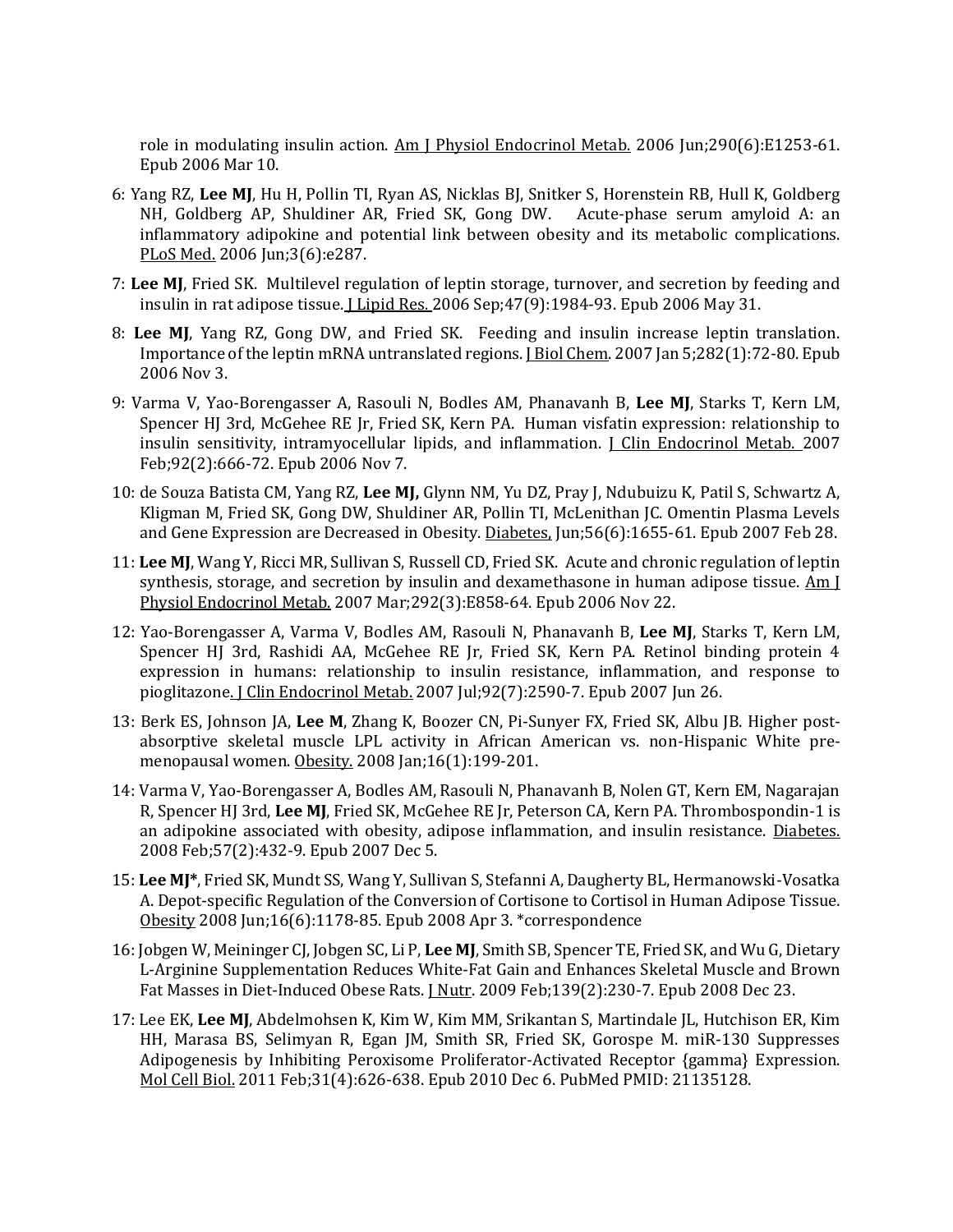- 18: **Lee MJ\***, Gong DW, Burkey BF, Fried SK. [Pathways regulated by glucocorticoids in omental and](http://www.ncbi.nlm.nih.gov/pubmed/21189358)  [subcutaneous human adipose tissues: a microarray study.](http://www.ncbi.nlm.nih.gov/pubmed/21189358) Am J Physiol Endocrinol Metab. 2011 Mar;300(3):E571-80. Epub 2010 Dec 28. \*correspondence
- 19: Carswell KA, **Lee MJ**, Fried SK. [Culture of isolated human adipocytes and isolated adipose](http://www.ncbi.nlm.nih.gov/pubmed/22057454) tissue. Methods Mol Biol. 2012;806:203-14. doi: 10.1007/978-1-61779-367-7\_14. PMID: 22057454.
- 20: **Lee MJ**\*, Wu Y, Fried SK\*. A Modified Protocol to Maximize Differentiation of Human Preadipocytes and Improve Metabolic Phenotypes. Obesity (Silver Spring). 2012 Dec;20(12):2334-40. doi: 10.1038/oby.2012.116. Epub May 4 PMID: 22627913. \*cocorrespondence
- 21: **Lee MJ**\*, Fried SK\*. Glucocorticoids antagonize tumor necrosis factor-α-stimulated lipolysis and resistance to the antilipolytic effect of insulin in human adipocytes. Am J Physiol Endocrinol Metab. 2012 Nov 1;303(9):E1126-33. doi: 10.1152/ajpendo.00228.2012. Epub 2012 Sep 4. PMID:22949029; PMCID: PMC3492859. \*co-correspondence
- 22: Nimitphong H, Holick MF, Fried SK, **Lee MJ**. 25-hydroxyvitamin D3 and 1,25-dihydroxy vitamin D3 promote the differentiation of human subcutaneous preadipocytes. PLoS One. 2012;7(12):e52171. doi: 10.1371/journal.pone.0052171. Epub 2012 Dec 18. PMID: 23272223. \*correspondence
- 23: Karastergiou K, Fried SK, Xie H, **Lee MJ**, Divoux A, Rosencrantz MA, Chang RJ, Smith SR. Distinct developmental signatures of human abdominal and gluteal subcutaneous adipose tissue depots. J Clin Endocrinol Metab. 2013 Jan;98(1):362-71. doi: 10.1210/jc.2012-2953. Epub 2012 Nov 12. PMID: 23150689.
- 24: Grahn TH, Zhang Y, **Lee MJ**, Sommer AG, Mostoslavsky G, Fried SK, Greenberg AS, Puri V. FSP27 and PLIN1 interaction promotes the formation of large lipid droplets in human adipocytes. Biochem Biophys Res Commun. 2013 Mar 8;432(2):296-301. doi: 10.1016/ j.bbrc.2013.01.113. Epub 2013 Feb 8. PMID: 23399566.
- 25: Chakrabarti P, Kim JY, Singh M, Shin YK, Kim J, Kumbrink J, Wu Y, **Lee MJ**, Kirsch K, Fried SK, and Kandror K. Insulin inhibits lipolysis in adipocytes via the evolutionary conserved mTORC1-Egr1- ATGL-mediated pathway. Mol Cell Biol. 2013 Sep;33(18):3659-66. doi: 10.1128/MCB.01584-12. Epub 2013 Jul 15. PMID:23858058.
- 26: **Lee MJ**\*, Fried SK. Optimal protocol for the differentiation and metabolic analysis of human adipose stromal cells. Methods Enzymol. 2014 (Feb);538:49-65. doi:10.1016/B978-0-12- 800280-3.00004-PMID: 24529433. \*co-correspondence.
- 27: **Lee MJ**\*, Pickering RT, Puri V\*. Prolonged efficiency of siRNA-mediated gene silencing in primary cultures of human preadipocytes and adipocytes. Obesity (Silver Spring). 2014 Apr;22(4):1064-9. doi: 10.1002/oby.20641. Epub 2013 Dec 5. PMID: 24307633. \*co-correspondence.
- 28: Yang RZ, Blumenthal JB, Glynn NM, **Lee MJ,** Goldberg AP, Gong DW, Ryan AS. Decrease of circulating SAA is correlated with reduction of abdominal SAA secretion during weight loss. Obesity (Silver Spring). 2014 Apr;22(4):1085-90.doi: 10.1002/oby.20657. Epub 2013 Dec 6. PMID: 24311467.
- 29: **Lee MJ**\*, Fried SK\*. The glucocorticoid receptor, not the mineralocorticoid receptor, plays the dominant role in adipogenesis and adipokine production in human adipocytes. Int J Obes (Lond). 2014 Sep;38(9):1228-33. doi: 10.1038/ijo.2014.6. Epub 2014 Jan 16. PMID:24430397. \*cocorrespondence.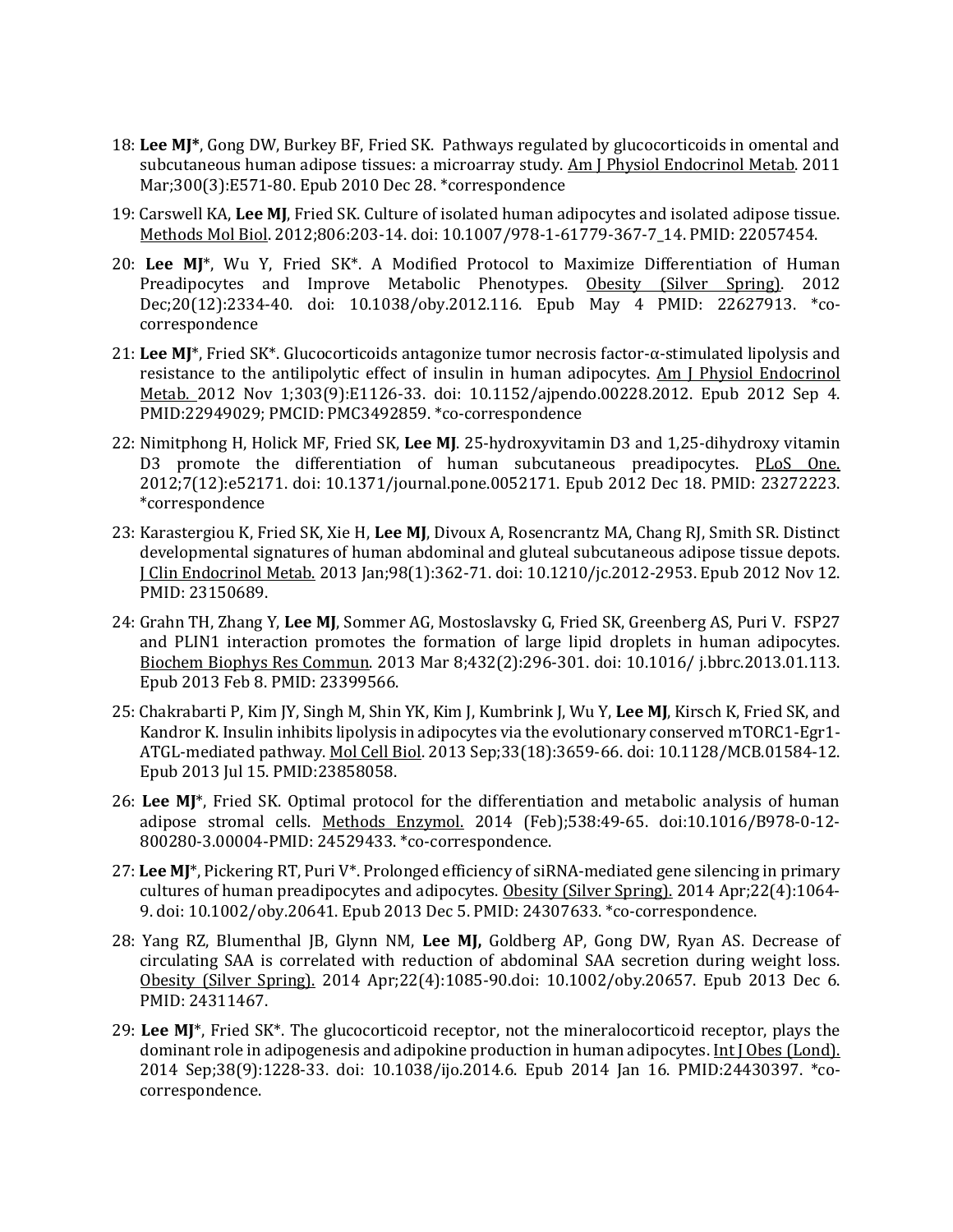- 30: Ding SY, **Lee MJ**, Summer R, Liu L, Fried SK, Pilch PF. Pleiotropic effects of cavin-1 deficiency on lipid metabolism. J Biol Chem. 2014 Mar 21;289(12):8473-83. doi: 10.1074/jbc.M113.546242. Epub 2014 Feb 7. PMID: 24509860.
- 31: Grahn TH, Kaur R, Yin J, Schweiger M, Sharma VM, **Lee MJ**, Ido Y, Smas CM, Zechner R, Lass A, Puri V. FSP27 interacts with ATGL to regulate lipolysis and insulin sensitivity in human adipocytes. J Biol Chem. 2014 Apr 25;289(17):12029-39. doi:10.1074/jbc. M113.539890. Epub 2014 Mar 13.
- 32: Singh M, Kaur R, **Lee MJ**, Pickering RT, Sharma VM, Puri V, Kandror KV. Fat specific protein 27 inhibits lipolysis by facilitating the inhibitory effect of Egr1 on transcription of adipose triglyceride lipase. J Biol Chem. 2014 May 23;289(21):14481-7. doi: 10.1074/ jbc.C114.563080. Epub 2014 Apr 17.
- 33: **Lee MJ**, Fried SK. Reply to Armani et al. Can cortisol stimulate adipogenesis without the glucocorticoid receptor? Int I Obes (Lond). 2014 Dec;38(12):1578-9. doi: 10.1038/ijo.2014. PMID:24785104
- 34: Jang H, Bhasin S, Guarneri T, Serra C, Schneider M, **Lee MJ**, Guo W, Fried SK, Pencina K, Jasuja R. The Effects of A Single Developmentally-Entrained Pulse of Testosterone in Female Neonatal Mice On Reproductive and Metabolic Functions in Adult Life. Endocrinology. 2015 Jul 1:EN20151117. [Epub ahead of print] PMID: 26132920.
- 35: Jedrychowski MP, Liu LB, Laflamme CJ, Karastergiou K, Meshulam T, Ding SY, Wu Y, **Lee MJ**, Gygi SP, Fried SK and Pilch PF. Adiporedoxin, an upstream regulator of ER oxidative folding and protein secretion in adipocytes. Molecular Metabolism. 2015 Sep 18;4(11):758-70. doi: 10.1016/j.molmet.2015.09.002. eCollection 2015 Nov.
- 36: Lillis AP, Muratoglu SC, Au DT, Migliorini M, **Lee MJ**, Fried SK, Mikhailenko I, Strickland DK. LDL Receptor-Related Protein-1 (LRP1) Regulates Cholesterol Accumulation in Macrophages. PLoS [One.](http://www.ncbi.nlm.nih.gov/pubmed/clipboard) 2016 Jan 21;11(1):e0147457. doi: 10.1371/journal.pone.0147457.
- 37: Karastergiou K, Bredella MA, **Lee MJ**, Smith SR, Fried SK, Miller KK. Growth hormone receptor expression in human gluteal versus abdominal subcutaneous adipose tissue: Association with body shape. Obesity (Silver Spring). 2016 Mar 26. doi: 10.1002/oby.21460. [Epub ahead of print], PMID: 27015877.
- 38: **Lee MJ**\*, Yang RZ, Karastergiou K, Gong DW, Fried SK. Low expression of the glucocorticoidinduced leucine zipper may contribute to adipose inflammation and altered adipokine production in human obesity. *Lipid Res.* 2016 Jul;57(7):1256-63. doi: 10.1194/jlr.M067728 PMID:27178044, \*first and corresponding author.
- 39: **Lee MJ**\*, Pickering RT\*, Karastergiou K, Gower A, Fried SK. Depot Dependent Effects of Dexamethasone on Gene Expression in Human Omental and Abdominal Subcutaneous Adipose Tissues from Obese Women. PLoS one. 2016; 11(12):e0167337. PMID: 28005982. \*equal first author.
- 40: Cederquist CT, Lentucci C, Martinez-Calejman C, Hayashi V, Orofino J, Guertin D, Fried SK, **Lee MJ**, Cardamone MD, Perissi V. Systemic insulin sensitivity is regulated by GPS2 inhibition of AKT ubiquitination and activation in adipose tissue. Molecular Metabolism. 2016 Oct 31;6(1):125-137. doi: 10.1016/j.molmet.2016.10.007. eCollection 2017 Jan. PMID: 28123943.
- 41: **Lee MJ**\*, Wu Y\*, Ido Y, Fried SK. High-fat diet-induced obesity regulates MMP3 to modulate depotand sex-dependent adipose expansion in C57BL/6J mice. Am J Physiol Endocrinol Metab. 2017 Jan 1;312(1):E58-E71. doi:10.1152/ajpendo.00128.2016. Epub 2016 Nov 22. PMID: 27879248.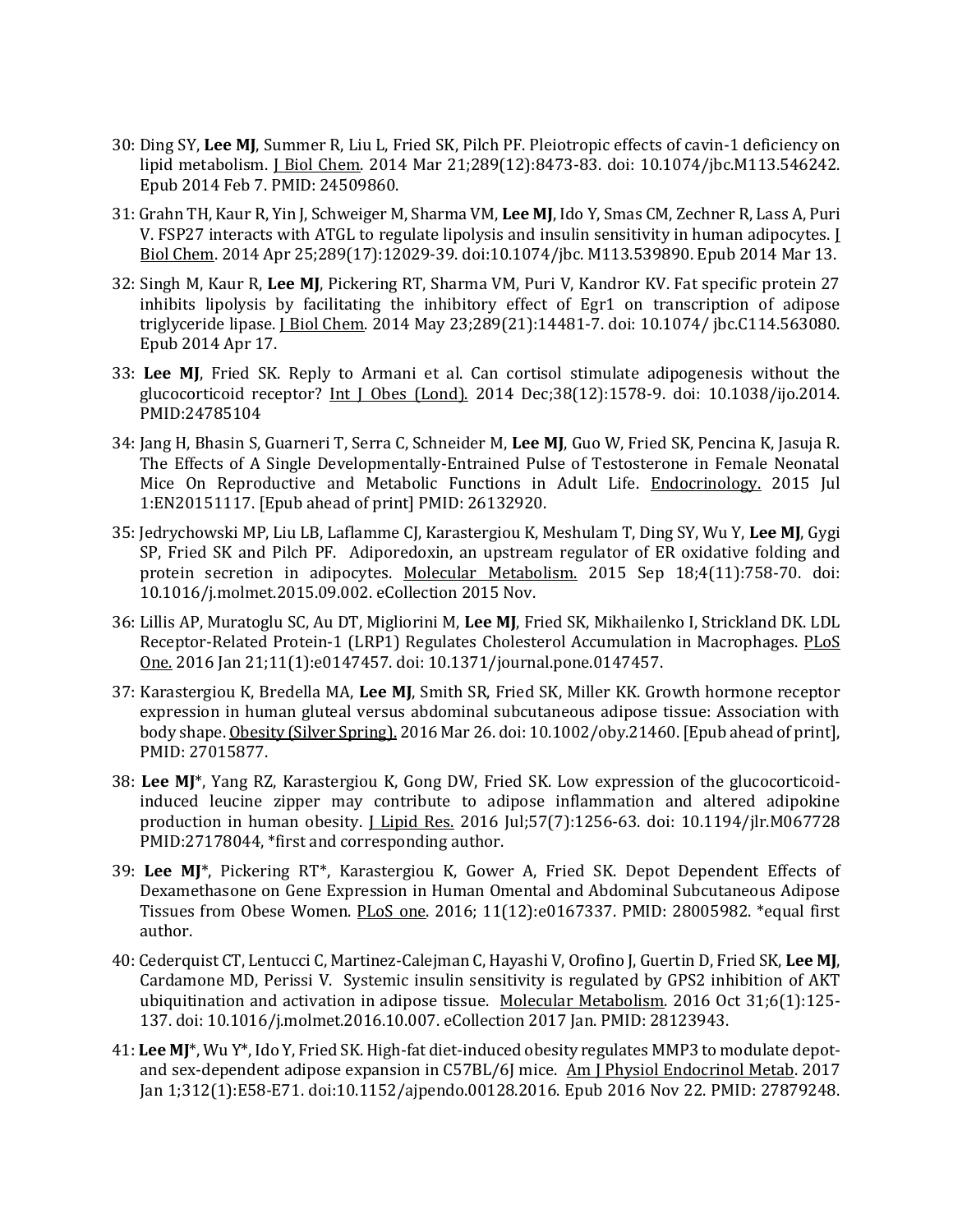\*equal first author. Selected for **APS***select Award,* a collection from the American Physiological Society that showcases some of the best recently published articles in physiological research.

- 42: Killion EA, Reeves AR, El Azzouny MA, Yan QW, Surujon D, Griffin JD, Bowman TA, Wang C, Matthan NR, Klett EL, Kong D, Newman JW, Han X, **Lee MJ,** Coleman RA, Greenberg AS. A role for long-chain acyl-CoA synthetase-4 (ACSL4) in diet-induced phospholipid remodeling and obesityassociated adipocyte dysfunction. Molecular Metabolism. Mar;9:43-56. doi: 10.1016/j.molmet.2018.01.012. Epub 2018 Jan 31. PMID: 29398618.
- 43: [Jager M,](https://www.ncbi.nlm.nih.gov/pubmed/?term=Jager%20M%5BAuthor%5D&cauthor=true&cauthor_uid=29799877) **[Lee MJ](https://www.ncbi.nlm.nih.gov/pubmed/?term=Lee%20MJ%5BAuthor%5D&cauthor=true&cauthor_uid=29799877)**, [Li C,](https://www.ncbi.nlm.nih.gov/pubmed/?term=Li%20C%5BAuthor%5D&cauthor=true&cauthor_uid=29799877) [Farmer SR,](https://www.ncbi.nlm.nih.gov/pubmed/?term=Farmer%20SR%5BAuthor%5D&cauthor=true&cauthor_uid=29799877) [Fried SK,](https://www.ncbi.nlm.nih.gov/pubmed/?term=Fried%20SK%5BAuthor%5D&cauthor=true&cauthor_uid=29799877) [Layne MD.](https://www.ncbi.nlm.nih.gov/pubmed/?term=Layne%20MD%5BAuthor%5D&cauthor=true&cauthor_uid=29799877) Aortic carboxypeptidase-like protein enhances adipose tissue stromal progenitor differentiation into myofibroblasts and is upregulated in fibrotic white adipose tissue. [PLoS One.](https://www.ncbi.nlm.nih.gov/pubmed/29799877) 2018 May 25;13(5):e0197777. doi: 10.1371/journal.pone.0197777. PMID: 29799877.
- 44: **Lee MJ**\*, Pickering RT, Shivad V, Layne MD, Karastergiou K, Jagar M, and Fried SK. "Resistance to the glucocorticoid-mediated suppression of the TGFβ pathway contributes to the poor adipogenic capacity of human visceral adipose tissue stem cells". [Diabetes.](https://www.ncbi.nlm.nih.gov/pubmed?term=Shibad%20V&cmd=correctspelling) 2019; 68(3):587-597, [Epub ahead of print]; 2018 Dec 7. pii: db180955. doi: 10.2337/db18-0955. PMID: 30530781, *\*first and corresponding author.*
- 45: **Lee MJ**\*, Jash S, Jones JEC, Puri V, and Fried SK. "Rosiglitazone remodels the lipid droplets and britens humans visceral and subcutaneous adipocytes ex vivo". Journal of Lipid Research. 2019 60:(4) 856-868, [Epub ahead of print]; 2019 Feb 19. pii: jlr.M091173. doi: 10.1194/jlr.M091173. PMID: 30782959, \*first and corresponding author.
- 46: Jash S, Banerjee S, **Lee MJ**, Farmer SR, Puri V. [CIDEA Transcriptionally Regulates UCP1 for](https://www.ncbi.nlm.nih.gov/pubmed/31563853/)  [Britening and Thermogenesis in Human Fat Cells.](https://www.ncbi.nlm.nih.gov/pubmed/31563853/) iScience. 2019 Sep 13;20:73-89. doi: 10.1016/j.isci.2019.09.011. [Epub ahead of print] PubMed PMID: 31563853.
- 47: Wang L, Sinnott-Armstrong N, Wagschal A, Wark AR, Camporez JP, Perry RJ, Ji F, Sohn Y, Oh J, Wu S, Chery J, Moud BN, Saadat A, Dankel SN, Mellgren G, Tallapragada DSP, Strobel SM, **Lee MJ**, Tewhey R, Sabeti PC, Schaefer A, Petri A, Kauppinen S, Chung RT, Soukas A, Avruch J, Fried SK, Hauner H, Sadreyev RI, Shulman GI, Claussnitzer M, Näär AM. [A MicroRNA Linking Human](https://pubmed.ncbi.nlm.nih.gov/33058756/)  [Positive Selection and Metabolic Disorders.](https://pubmed.ncbi.nlm.nih.gov/33058756/) Cell. 2020 Oct 13:S0092-8674(20)31158-2. doi: 10.1016/j.cell.2020.09.017. PMID: 33058756.
- 48: Nimitphong H, Guo W, Holick MF, Fried SK and **Lee MJ\*** Vitamin D inhibits adipokine production and inflammatory signaling through the vitamin D receptor in human adipocytes, Obesity (Silver Spring). 2021 Mar;29(3):562-568. doi: 10.1002/oby.23109. PubMed PMID: 33624437.

## **INVITED REVIEW PAPERS:**

- 1: **Lee MJ** and Fried SK. The adipocyte as an endocrine cell: integration of hormonal and nutrient signals that regulate leptin synthesis and secretion. Am J Physiol Endocrinol Metab 2009 Jun;296(6):E1230-8. doi: 10.1152/ajpendo.90927.2008. Epub 2009 Mar 24. PMID:19318513.
- 2: **Lee MJ**, Wu Y, and Fried SK. Adipose tissue remodeling in pathophysiology of obesity. Curr Opin Clin Nutr Metab Care. 2010 Jul;13(4):371-6. doi: 10.1097/MCO.0b013e32833aabef. PMID:20531178.
- 3: **Lee MJ**, Wu Y, and Fried SK. Adipose tissue heterogeneity: Implication of depot differences in adipose tissue for obesity complications. Mol Aspects Med. 2013 Feb;34(1):1-11. doi: 10.1016/j.mam.2012.10.001. Epub 2012 Oct 13. PMID:23068073.